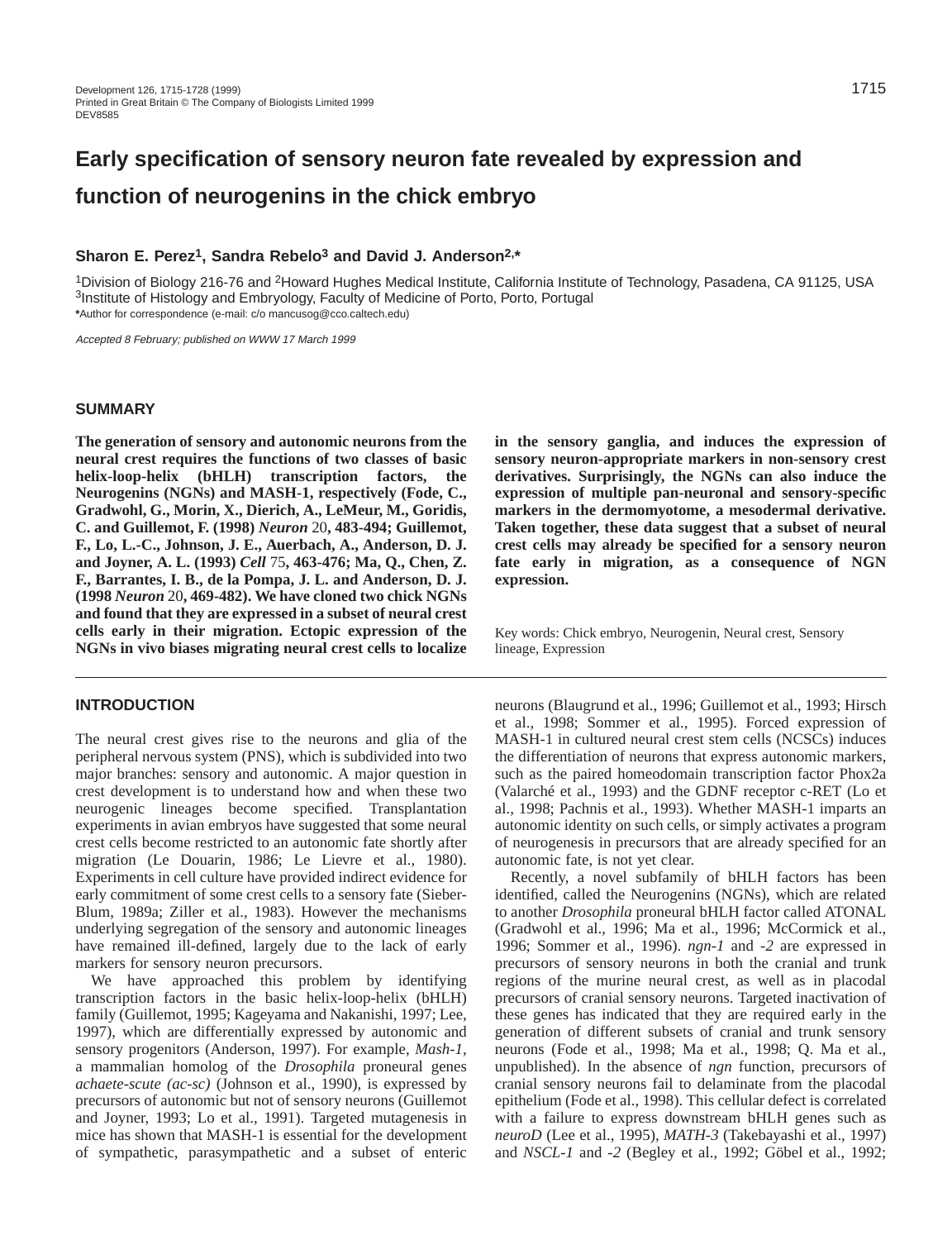Fode et al., 1998; Ma et al., 1998). Thus, the NGNs are necessary for peripheral sensory neurogenesis.

Misexpression studies have been previously carried out with the NGNs in lower vertebrate embryos (Blader et al., 1997; Ma et al., 1996; Olson et al., 1998). Although these studies demonstrated a proneural function for the NGNs within the ectoderm, relatively little was revealed about the extent to which the NGNs specify neuronal subtype. Misexpression of two other *atonal*-related genes, *Xath-5/Math-5* and *NeuroD*, in the retina has shown that they can promote differentiation of certain retinal neuron subtypes (Brown et al., 1998; Kanekar et al., 1997; Yan and Wang, 1998), although *NeuroD* likely functions downstream of proneural genes (Fode et al., 1998; Ma et al., 1998, 1996). Similar experiments in *Drosophila* have shown that proneural genes such as *ac-sc* and *atonal* contribute to the specification of neuronal identity in both the embryonic PNS and CNS (Jarman and Ahmed, 1998; Jarman et al., 1993; Skeath and Doe, 1996).

We wished to determine whether expression of the NGNs is sufficient to instruct a sensory neuron fate in uncommitted neural crest cells. To test this hypothesis, we have isolated two avian NGNs, and shown that they are expressed in a subset of migrating neural crest cells. Misexpression of the NGNs in premigratory crest cells biases their final location to the dorsal root sensory ganglia (DRG). The NGNs can also induce the ectopic expression of sensory neuron markers in non-sensory crest derivatives, including sympathetic ganglia and presumptive glial cells along the peripheral nerve. Surprisingly, at least five pan-neuronal and five sensory neuron-specific markers could be induced by NGNs in the dermamyotome, a mesodermal derivative. Taken together, these results suggest that expression of endogenous *ngns* in a subset of neural crest cells may specify them for a sensory fate early in migration. They also indicate that the ability of NGNs to activate a program of sensory neuron-specific gene expression in heterologous cells is not restricted to ectodermal derivatives.

# **MATERIALS AND METHODS**

## **Animals**

Chick eggs were obtained from local suppliers and from SPAFAS (Norwich, CT). Animals were incubated in a forced draft incubator at 38°C. All staging was done as previously described (Hamburger and Hamilton, 1951).

#### **Isolation of chick neurogenin cDNAs**

The bHLH regions of the chick neurogenins were amplified using degenerate RT-PCR from E3.5 cDNA. cDNA was prepared using RNAzol (Teltest, Inc.)-extracted total RNA and Gibco's Superscript kit. Primer sequences corresponded to the following conserved residues within the neurogenin bHLH regions: RNRNRMH (5′ GN-AAC/T-A/CGN-AAC/T-C/AGN-ATG-CA 3′) and NYIWAL (antisense 5′ AG/A-NGC-CCA-A/G/T/AT-G/ATA-A/GTT 3′). PCR products were gel purified, and cloned into pBluescript. Two clones with homology to the mouse neurogenin bHLH regions were used as probes to screen a mixed stage chick spinal cord cDNA library (gift of T. Jessell). From the  $2\times10^6$  clones screened, 45 chick neurogenin-2 clones and one chick neurogenin-1 clone were obtained. The longest clones were chosen for further analysis. Additionally, one chick NeuroDL clone (corresponding to 370-790 bp in the published sequence; Roztocil et al., 1997) and one chick NSCL-2 clone (1.3 kb, this study) were also isolated. All sequencing was done on an ABI sequencer, and GCG software was used

to generate alignments. Accession numbers are as follows: AF123883 (c-ngn-1), AF123884 (c-ngn-2) and AF123885 (cNSCL-2).

## **In situ hybridization**

Hybridization of whole-mount specimens and frozen sections was carried out as previously described (Birren et al., 1993; Nieto et al., 1996). Detailed protocols are available upon request. Most probes were hybridized at 65°C (except trkC and NeuroD-L, which require a 70°C hybridization temperature). Slides were incubated overnight at 4°C in either pre-absorbed anti-digoxigenin (1/2000) or anti-FITC (1/4000) antibodies (Boehringer Mannheim). Riboprobes were synthesized using labeled nucleotides from Boehringer Mannheim and RNA polymerases from Promega. Probes used in this study include cSCG10 (Groves et al., 1995); chick neurogenins 1 and 2 and chick NSCL-2: digest with *Sac*I and transcribe with T7 (this study); chick NeuroDL: digest with *Eco*RI and transcribe with T3 (Roztocil et al., 1997; this study); mash-1, m-ngn-1 and n-Luc: digest with *Nco*I and transcribe with T7 (see section on viral constructs and Chen et al., 1998); c-trkA: cut with *Xho*I and transcribe with T7 (probe corresponds to amino acids 170-374; Backstrom et al., 1996); c-trkC: cut with *Eco*RI and transcribe withT7 (probe corresponds to amino acids 152-369; Garner and Large, 1995); phox2 and GATA-2 (Groves et al., 1995).

#### **Immunohistochemistry**

For most epitopes, embryos were fixed by immersion in 4% paraformaldehyde overnight at 4°C. In order to detect either the HB9 or ISL2 epitopes, animals were fixed for 2 hours on ice. Immunohistochemistry on whole-mount specimens and frozen sections were carried out using standard protocols. Primary antibodies were used at the following dilutions: anti-HNK-1 (undiluted, ATCC); TuJ1 (1/500, Babco); 3A10 (1/5, Developmental Studies Hybridoma Bank); 270RM0 (1/100, gift of V. Lee); p27 (1/1000; Spafas); anti-myc (1/100, clone 9E10; Sigma); NeuN (1/500, Chemicon); ec8 (undiluted, Developmental Studies Hybridoma Bank); anti-mash-1 (undiluted, Lo et al., 1991); antiaxonin-1/TAG-1 (1/500, Developmental Studies Hybridoma Bank); antityrosine hydroxylase (1/500, Boehringer Mannheim), HB9 and ISL2 (1/100, gift of T. Jessell). The following secondary antibodies were used at 1/200: goat-anti-mouse-IgG-HRP (Chemicon); goat-anti-mouse-IgM-HRP (Boehringer Mannheim); goat-anti-mouse-IgG-Cy5 (Jackson Immuno) and goat-anti-rabbit-Cy3 (Jackson Immuno).

## **Microscopy/photography**

Cultured cells were viewed using an Olympus microscope. Sectioned material was viewed using either a Zeiss Axioskop or a BioRad MRC600 confocal microscope. Whole-mount specimens were viewed using a Leica Wild M8 microscope.

#### **Viral construction and generation of high titer stocks**

All constructs were generated by cloning the genes of interest into the shuttle vector, SLAX-MT (Chen et al., 1998), which provides a single myc epitope tag at the amino terminus of retrovirally expressed proteins, and subsequently into RCAS-B (Morgan and Fekete, 1996; Petropoulos and Hughes, 1991). Mouse neurogenin-1 (m-NGN-1), mouse neurogenin-2 (m-NGN-2) and rat MASH-1 were subcloned from previously described vectors (Lo et al., 1997; Ma et al., 1996). Chick neurogenin-1 (c-NGN-1) and a non-coding version of m-NGN-1 were PCR-amplified with Pfu polymerase (Stratagene), using primers that supplied appropriate restriction sites and the appropriate cDNAs as templates. To generate viral stocks, RCAS plasmids were transfected into primary chick embryonic fibroblasts via CaPO4 transfection. Viral supernatant was collected from 5-7 days following transfection, and concentrated by ultracentrifugation (2-3 hours at 64,000 *g* in a fixed angle rotor). Viral titers in this study ranged from  $10^8$ - $10^9$ /ml.

#### **Viral infection and analysis**

## Neural crest cell distribution assay

Premigratory neural crest were infected by injecting virus into the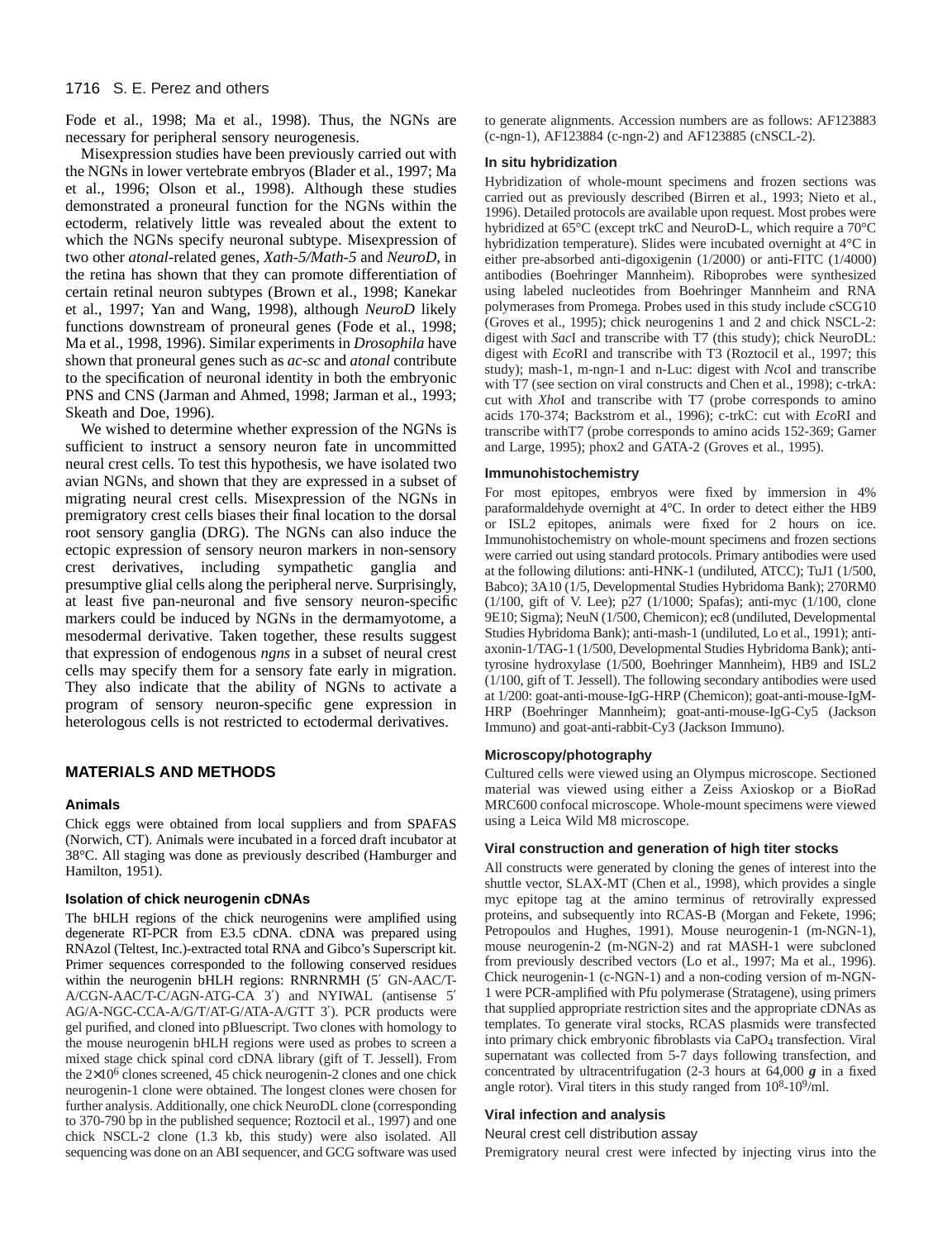lumen of the neural tube in animals at Hamburger-Hamilton (HH) stage 10-12 (Fekete and Cepko, 1993). Animals were returned to the incubator and harvested 40 hours after injection, at HH20-21. Representative cross sections through the forelimb region of each animal were examined via in situ hybridization for transgene expression; sections were taken through a minimum of 960 µm (roughly 3 body segments) of each animal. Crest distribution was quantitated by counting the total number of infected cells in the dorsal root (DRG) and sympathetic ganglia (SG). Alternatively, we examined the distribution of infected crest using whole-mount in situ hybridization, and quantitated crest distribution between the forelimb and hindlimb regions by scoring infected body segments for transgene expression in either the DRG, or in both the DRG and the SG. ANOVAs and pairwise student's *t*-tests were performed using the Microsoft Excel program.

Because the forelimb region of the experimental animals was at the neural plate stage at the time of infection, our analysis focused on crest cells that had been infected quite early relative to the onset of migration.

#### Infection of migrating neural crest cells and of mesodermal derivatives

Virus was injected unilaterally into somites at the forelimb level of animals at HH 13-15 (somites 15-19) (Christ and Ordahl, 1995). Animals were typically incubated for an additional 60-72 hours prior to harvesting. In experiments in which the expression patterns of ISL-2 and HB9 were scored, the animals were incubated for an additional 5-6 days. Serial sections were collected through the forelimb region of each infected animal. In order to determine the extent of infection, each animal was examined via in situ hybridization with probes to detect the relevant transgenes, or with antibodies to the viral protein, p27. Well-infected animals were scored for the ectopic expression of neuronal markers via immunohistochemistry (TuJ1, 3A10, 270RMO, TH, TAG-1/axonin-1, HB9, ISL2 or NeuN) or in situ hybridization (SCG10, NeuroD-L, NSCL-2, trkA, trkC or GATA-2).

### Double labeling of mesodermal derivatives and either the neural crest or the ectoderm

Mesodermal derivatives were infected with either RCASm-ngn-1, RCAS-m-ngn-2 or RCAS-c-ngn-1 by unilateral injection into somites 15-19 in animals between HH13-15. Neural crest derivatives were labeled by injecting Cell Tracker DiI/CM (Molecular Probes) into the lumen of the neural tubes of these animals as previously described (Bronner-Fraser, 1996). Alternatively, the animals were returned to the incubator for an additional 1-2 hours, at which time DiI/CM was used to label the overlying ectoderm. DiI/CM is a lipophilic, carbocyanine dye that is stable to paraformaldehyde fixation. Animals were incubated for an additional 72 hours prior to harvesting. Serial sections were collected through the forelimb region of each animal and examined for labeling with DiI/CM ectopic TuJ1 expression.

## **RESULTS**

# **The chick neurogenins are similar to their murine counterparts**

Two different classes of chick neurogenin cDNAs were isolated (see Materials and methods). A 1.3-kb



**Fig. 1.** Sequence analysis of chick neurogenin-1 and neurogenin-2. (A,B) The amino acid sequence of each chick gene is shown in alignment with its murine counterpart. Regions of identity are boxed, and the bHLH domains are indicated with arrowheads. (A) Chick neurogenin-1 (c-ngn-1) encodes a 241-amino-acid ORF that is 64% identical (75% similar) to mouse neurogenin-1. (B) Chick neurogenin-2 (c-ngn-2) encodes an ORF that lacks two N-terminal amino acids and that is 62% identical (77% similar) to mouse neurogenin-2 (m-ngn-2). (C) Multiple alignments of the bHLH domains from several chick neuronal bHLH proteins. Regions of identity are boxed. C-ngn-1 and c-ngn-2 are 50% identical (70% similar) to each other. Also shown are the bHLH regions of NeuroD-L and NeuroM (Roztocil et al., 1997), CASH-1 (Jasoni et al., 1994; Wang and Kirby, 1995), CASH-4 (Henrique et al., 1997) and chick atonal (Ben-Arie et al., 1996).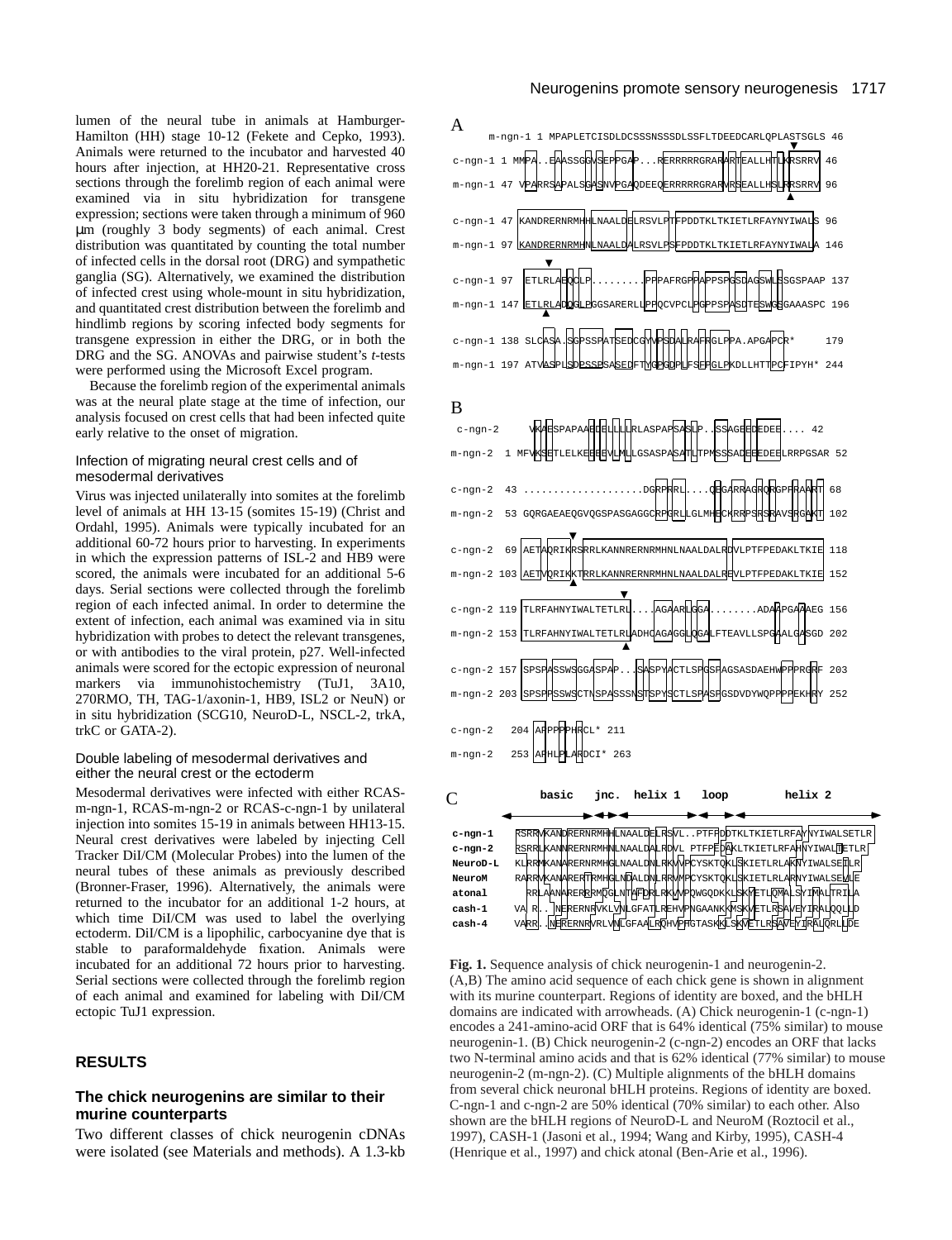cDNA clone encodes a 179-residue open reading frame that is 93% identical to m-NGN-1 within the bHLH region, and 66% identical over the entire length of the protein (Fig. 1A). This sequence has been named chick neurogenin-1 (c-NGN-1). A second, 0.8-kb cDNA clone encodes an open reading frame of 211 residues that is is 95% identical to m-NGN-2 within the bHLH region, and 62% identical over the entire length of the protein (Fig. 1B), and has been named chick neurogenin-2 (c-NGN-2). The c-NGNs are more similar to each other (51% identity overall) than they are to other chick neural bHLH proteins (Fig. 1C).

Neither *c-ngn-1* nor *c-ngn-2* is detectably expressed in the earliest-migrating trunk neural crest cells at HH13 (Fig. 2A,B, arrowheads). Expression in the neural crest is first detected at HH14-15. At this stage, *c-ngn-2* is strongly expressed in a small number of cells, and *c-ngn-1* is expressed at a low level in very rare cells (not shown). By mid-migration at HH 16-17, both of the *c-ngns* are clearly expressed in migrating crest adjacent to the neural tube (Fig. 2D,E,G,H). The number of crest cells labeled by either of the *ngn* probes always appeared to be smaller than the number of crest cells labeled by HNK-1, an impression confirmed by analysis of the markers on adjacent serial sections (not shown). These observations indicate that the *ngns* are expressed by a subset of neural crest cells early in their migration.

At these stages, both of the *c-ngn* genes are also expressed strongly at the dorso-lateral margins of the neural tube, from which region neural crest cells delaminate (arrows; Fig. 2D,E,G,H). At HH 18 (31-35 somites), *c-ngn-2* is weakly expressed in the dorsal root sensory ganglia (DRG), and by HH 24 (E4) is undetectable (Fig. 2J and data not shown). In contrast, *c-ngn-1* is strongly expressed at HH 27 (Fig. 2K, arrowhead), and is still expressed through HH31 (E7) (data not shown). At these later stages, *c-ngn-1* is expressed in the DRG periphery, which consists of non-neuronal cells and/or neuronal precursors, while differentiating neurons are localized more towards the center of the DRG and appear negative for *c-ngn-1*.

Expression of both c-NGNs in the DRG is followed by that of chick NeuroD-like (c-NeuroD-L) (Roztocil et al., 1997) and a chick homolog of the mouse *NSCL* genes (Begley et al., 1992; Göbel et al., 1992) called c-NSCL-2, two additional bHLH proteins that are expressed subsequently to, and are dependent upon, NGNs in the mouse (Fode et al., 1998; Ma et al., 1996). c-NeuroD-L is first detected in sensory precursors at HH 16-17 (Fig. 2F), shortly after the cNGNs, while c-NSCL-



**Fig. 2.** Expression of the chick neurogenins in the trunk neural crest. All panels show cross sections through the forelimb region. (A,B) Neither of the neurogenins is expressed in the neural crest at the onset of migration, HH13. (A) Neural crest expressing the crest markers, HNK-1, are visible adjacent to the neural tube (arrowhead). (B) Expression of the *ngns* is seen at the lateral margins of the neural tube (arrow) but not in neural crest cells (arrowheads). (D,E) Both of the *ngns* are expressed in migrating neural crest cells (shown here at HH16/17, arrowheads). (C) HNK-1 expression is shown for comparison. (G,H) Expression of the *ngns* is seen in sensory precursors adjacent to the neural tube in slightly older animals (arrowheads). (F) Expression of NeuroD-L is also visible in sensory precursors at this stage (arrowhead). (D,E,G,H) At HH16/17, expression of the ngns within the neural tube is seen at the lateral margins (arrows) and in the ventricular zone (asterisks). (J) Expression of *ngn-2* in the DRG starts to fade at ganglion condensation, and is no longer visible by HH 27 (arrowhead). (K) Expression of ngn-1 persists in the DRG periphery, shown here at HH 27 (arrowhead). At this later stage, both genes are expressed within the neural tube in the ventricular (asterisk) and subventricular (arrow) zones. No expression is seen at the lateral margins of the neural tube. (I) At this stage, expression of NSCL-2 is seen in the DRG (arrowhead) and in the subventricular zone (arrow) of the neural tube.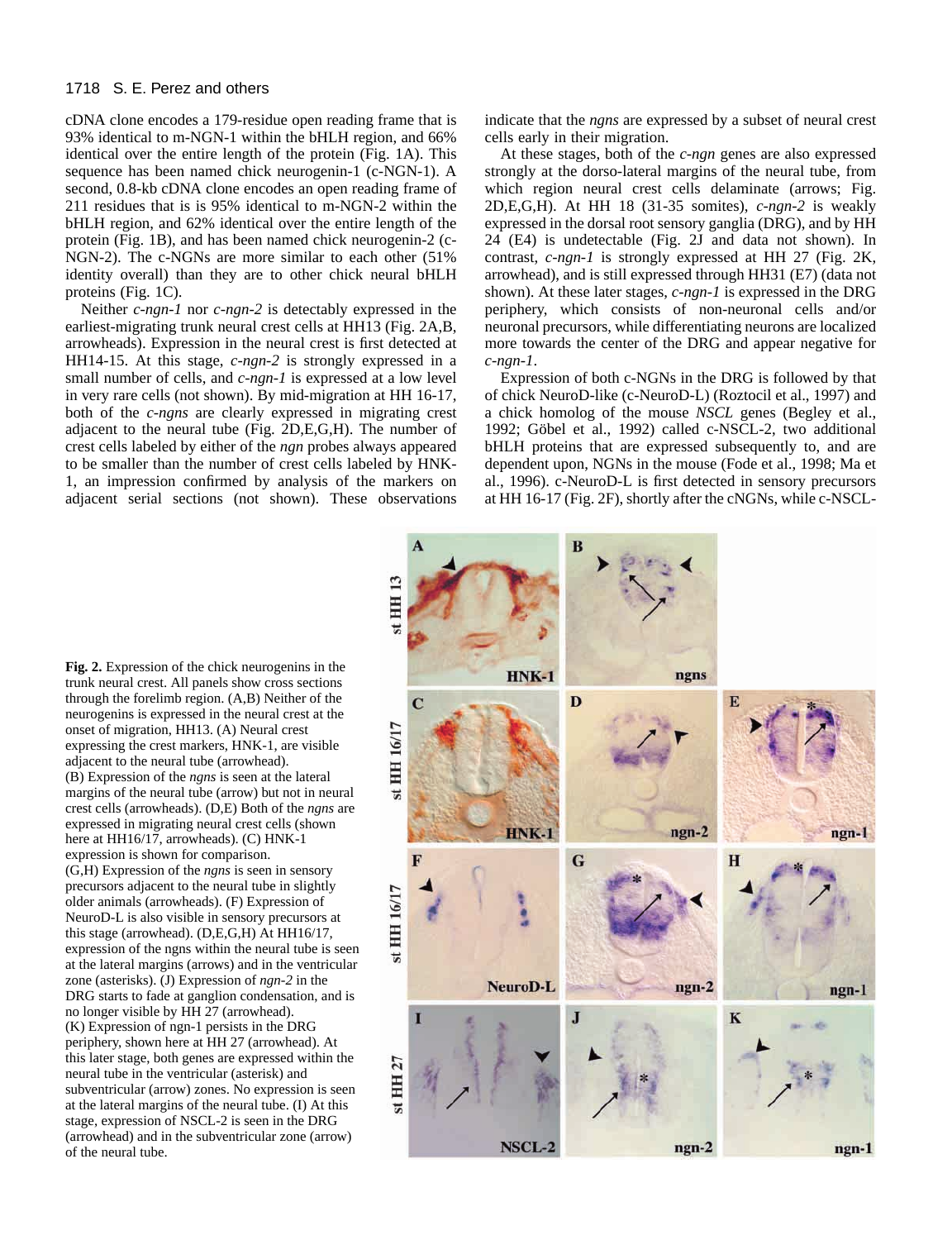2 is not detected until after HH 19 (shown at HH 27 in Fig. 2I, arrowhead). At no time are any of these bHLH factors detectably expressed in developing sympathetic ganglia (SG), in peripheral glial cells or in paraxial mesodermal derivatives surrounding the peripheral ganglia (data not shown).

Both *c-ngns* are also expressed in restricted regions of the neural tube, as are their rodent counterparts. While we did not examine this aspect of NGN expression in detail, at HH 16-17, *c-ngn-2* is expressed in the ventral neural tube (Fig. 2D,G) extending laterally from the ventricular zone to the pial surface, while *c-ngn-1* is more strongly expressed in the dorsal neural tube (Fig. 2E,H). By HH 27, both *c-ngns* are expressed in the ventral neural tube (Fig. 2J,K, asterisks), although *c-ngn-2* expression extends throughout the dorso-ventral axis. At these stages, when neural crest cell migration is complete, neither of the *c-ngns* is expressed at the lateral margins of the neural tube (Fig. 2J,K, arrows).

# **Forced expression of mouse ngn-1 in ovo biases neural crest cell distribution towards the dorsal root sensory ganglia**

In order to determine whether the expression of *ngns* in a subset of neural crest cells might cause their differentiation to sensory neurons, we infected premigratory neural crest cells in ovo with an RCAS(B) recombinant retrovirus encoding the open reading frame of mouse NGN-1 (see Materials and methods). Use of the rodent gene allowed us to clearly distinguish between expression of the transgene and expression of the endogenous chick *ngns*. As controls, we expressed either alkaline phosphatase (AP) (Fekete and Cepko, 1993), a nuclear-localized luciferase (nLuc) (Chen et al., 1998) or rat MASH-1.

Expression of both of the control transgenes, as well as of rodent *Mash-1*, can be readily detected in both infected dorsal root and sympathetic ganglia 40 hours after virus injection (Fig. 3B,G,H, arrows, and data not shown). By contrast, *mngn-1* expression is found predominantly in the dorsal root ganglia (DRG) and much less frequently in the sympathetic ganglia (SG), whether detected by in situ hybridization (Fig. 3A,C,E; cf. arrowheads versus arrows) or by immunohistochemistry with an antibody to the myc epitope tag included in the *ngn* transgene (Fig. 3F; cf. arrowheads versus arrows). Even in cases where *m-ngn-1* expression is detected in the SG, the proportion of infected cells in this location relative to the DRG is small (Fig. 3E,F; cf. arrows versus arrowheads; Table 1). By contrast, a much higher proportion

**Fig. 3.** Forced expression of m-NGN-1 skews crest distribution toward the dorsal root ganglia. Animals were infected via viral injection into the neural tube at HH10-12, and harvested 40 hours later at HH 21. Whole-mount preparations (A,B) and sections through the forelimb level (C-H) are shown. (A,C,E,F) Neural crest infected with RCAS-m-NGN-1 are preferentially seen in the dorsal root ganglia (DRG, arrowheads); few infected cells are seen in the sympathetic ganglia (SG, arrows). (D) A section adjacent to (C) is stained with anti-HNK-1 to detect neural crest cells. The SG are indicated with arrows. Crest infected with either the RCAS-n-Luc control virus (B,G) or RCAS-mash-1 (H) are seen in both the DRG and the SG. Transgene expression is detected via in situ hybridization in all panels except for (F), in which transgene expression is detected via immunohistochemistry to the myc epitope tag.

## Neurogenins promote sensory neurogenesis 1719

of crest cells in the SG relative to the DRG is revealed by the pan-crest marker, HNK-1 (cf. Fig. 3C versus 3D, arrows).

Quantification of the number of infected cells in the DRG or SG in 16-20 representative sections from each of 19 infected embryos indicated that crest infected with m-NGN-1 show a 92%-8% DRG-SG distribution (Table 1). This difference is significantly different (*P*<0.01, ANOVA followed by pairwise Student's *t*-test) from that observed for crest infected with each

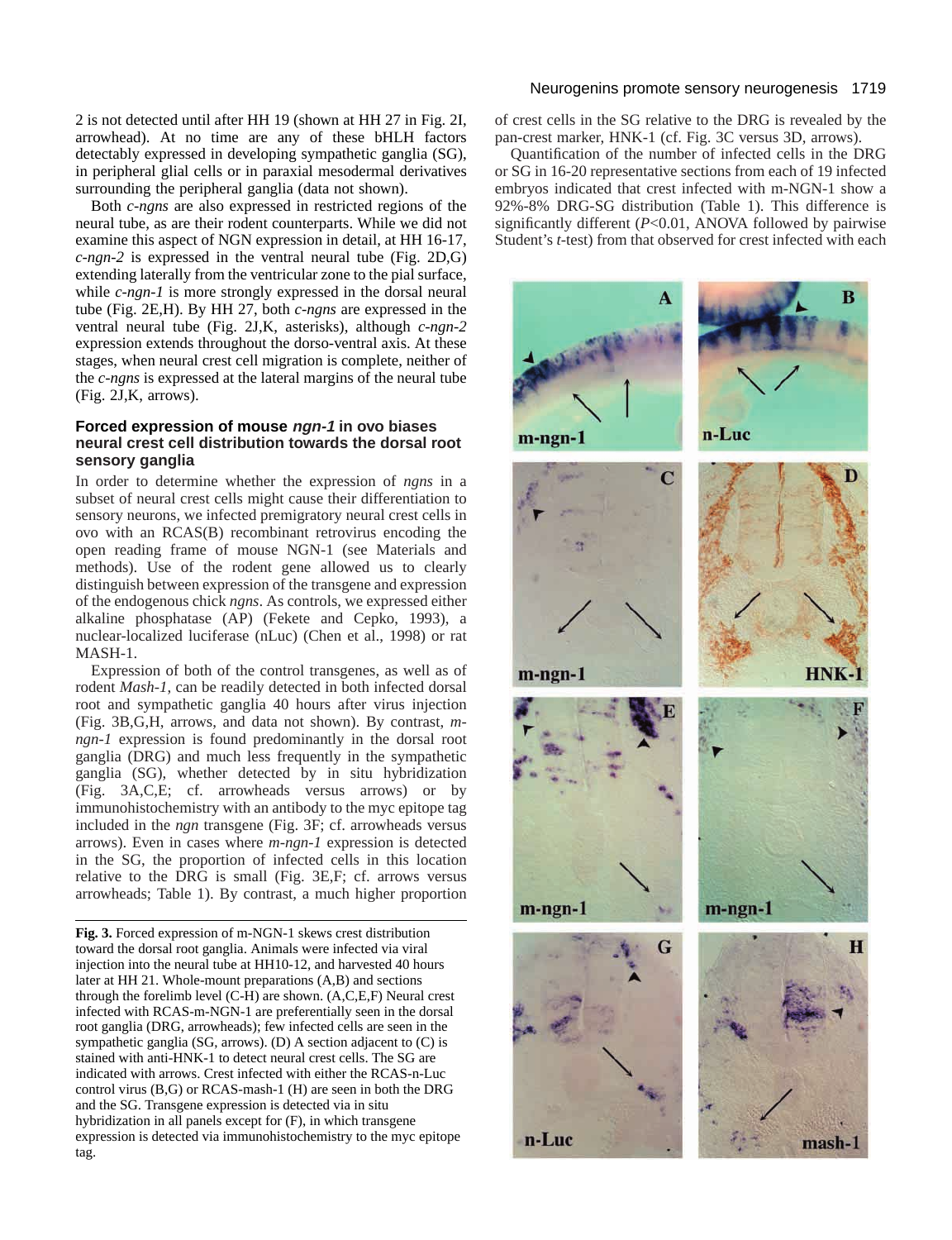**Table 1. Distribution of crest between the dorsal root and sympathetic ganglia**

| $8 + 13$<br>$26 \pm 18$           |
|-----------------------------------|
|                                   |
|                                   |
|                                   |
| $67\pm14$ (*P<0.00001)<br>$33+14$ |
| $30+17$                           |
|                                   |
| $6+6$                             |
| $28+9$                            |
|                                   |

*n*, number of infected embryos.

\*ANOVA, followed by pairwise Student's *t*-test.

of the control viruses or with MASH-1, which show an approximately 70%-30% DRG-SG distribution (Table 1); this bias in control-infected embryos likely reflects the fact that the DRG are larger than the SG. The DRG bias of NGN-infected crest cells is observed for equivalent numbers of NGN- versus control-infected cells per embryo (Table 1A) and is maintained even when the average number of NGN-infected cells is doubled (Table 1B). This indicates that the biased distribution is unlikely to be an artifact of a smaller number of NGNinfected cells.

To extend these observations, we developed a simpler method of quantification using whole-mount preparations, in which we counted the percentage of body segments that contained m-NGN-1-expressing cells only in the DRG, versus in both the DRG and SG. This assay allowed us to examine crest distribution along the entire rostro-caudal axis of the trunk. There does not appear to be a significant DRG bias (relative to controls) in the distribution of NGN-infected crest cells at levels rostral to the forelimb (not shown). Since the first crest cells to emigrate contribute preferentially to SG, and since crest emigration proceeds from rostralmost to more caudal levels (Weston, 1963), it is likely that viral gene expression (which requires up to 18 hours post-infection; Homburger and Fekete, 1996) at these more rostral axial levels is not widespread until after many crest cells have already migrated ventral to the DRG. We therefore restricted our analysis to levels at and caudal to the forelimb region of the

**Table 2. Distribution of neural crest in whole-mount preparations**

| Virus      | n  | %DRG                | $%DRG+SG$   |
|------------|----|---------------------|-------------|
| (A)        |    |                     |             |
| $m-NGN-1$  | 16 | $81 + 13$           | $19+13$     |
| MASH-1     | 8  | $48\pm15$ (P<0.001) | $52+15$     |
| nLuc       | 14 | $61\pm17$ (P<0.01)  | $39+17$     |
| (B)        |    |                     |             |
| $m-NGN-1$  | 16 | $88+12$             | $12+12$     |
| stop-NGN-1 | 15 | $66\pm15$ (P<0.01)  | $34 \pm 15$ |

See Materials and methods for details.

embryo. Using this simplified assay, the bias towards the DRG obtained upon infection with m-NGN-1 (81% DRG only versus 19% DRG+SG segments) is still significantly different from the control or MASH-1 viruses (61% and 48% DRG-only segments, respectively; Table 2A). We further demonstrated in a blind experiment that m-NGN-2 can also bias the distribution of crest cells towards the DRG (73% DRG only for m-NGN-2 (*n*=7) versus 55% DRG only for MASH-1 (*n*=5), *P*<0.01). Chick NGN-1 also appears to bias the distribution of infected cells (88% DRG only,  $n=10$ ), although the scoring was ambiguous in some cases because it was difficult to distinguish transgene from endogenous *c-ngn-1* expression.

It was possible that the bias in distribution of infected neural crest cells simply reflected instability of the NGN mRNA in the SG. To address this issue, a mutant version of the m-NGN-1 mRNA was constructed, in which two stop codons were inserted downstream of the m-NGN-1 initiator methionine. Compared to wild-type m-NGN-1-infected embryos analyzed in parallel (88±12% DRG only segments, *n*=16, Table 2B), embryos infected with this mutant m-NGN-1 virus exhibited a significantly reduced percentage of segments with transgene expression in DRG only (66±19%; *n*=15; *P*<0.01; Table 2B). These data indicate that the DRG bias of *m-ngn-1*-infected crest cells requires the synthesis of m-NGN-1 protein.

# **Ectopic expression of m-NGN-1 induces the expression of sensory neuron markers within neural crest derivatives**

The foregoing data indicated that expression of NGNs in neural crest cells biases their distribution towards the DRG, but did not address whether the infected cells had differentiated

**Fig. 4.** Cells in the DRG infected with RCAS-m-NGN-1 express sensory neuron markers. Shown are adjacent sections through a DRG of an animal infected at HH13-15 and harvested at HH 34. In each panel, infected cells are detected via immunohistochemistry to a viral protein, p27 (red) and double stained for a neuronal marker

(green). Cells expressing m-NGN-1 co-express (A) the pan-neuronal marker, Neu N (arrows) and (B)



the sensory and motor neuron marker, ISL2 (arrows), but do not express (C) the motor neuron markers, HB9. The inset in C shows expression of HB9 in the adjacent neural tube (arrow).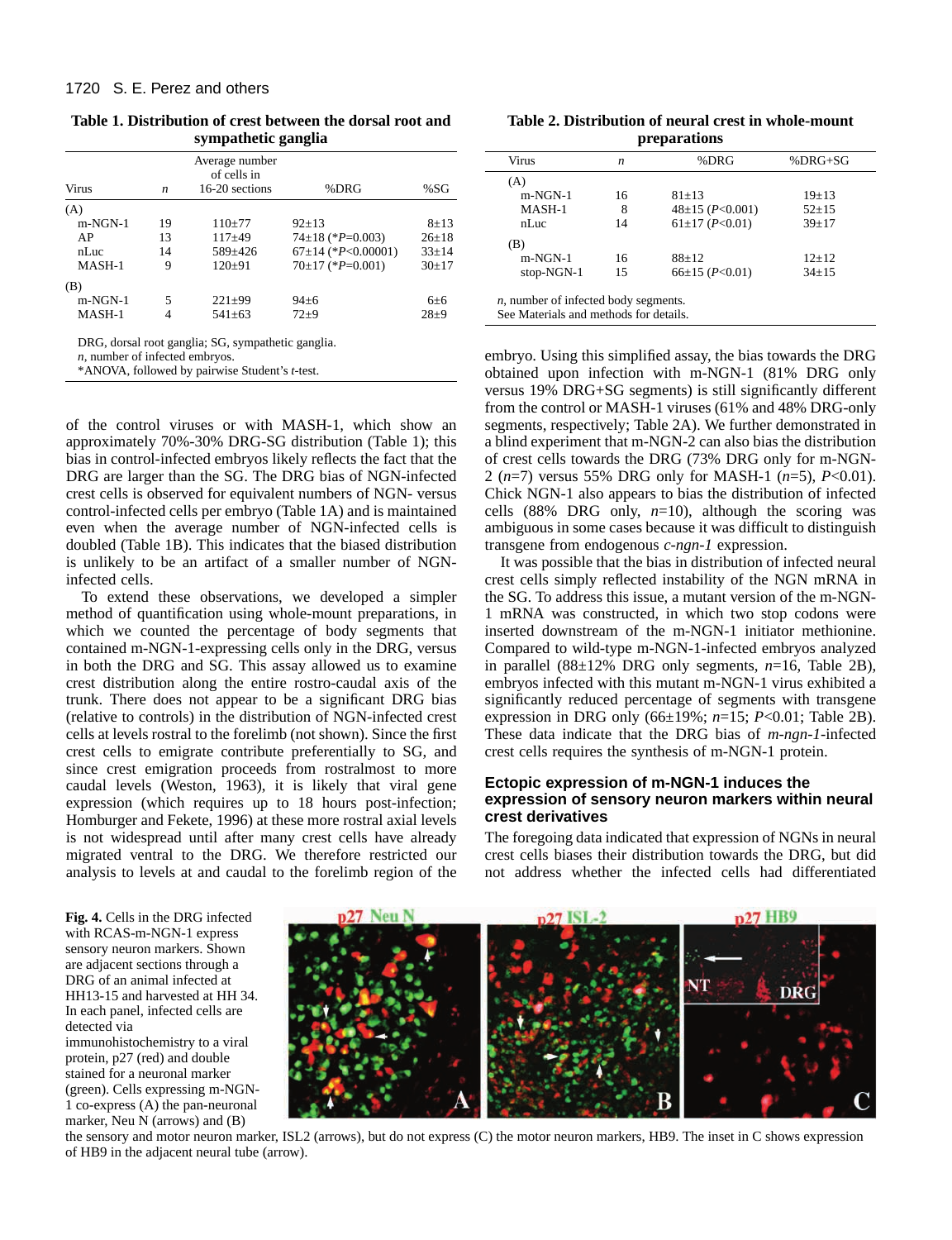appropriately for this environment. To determine whether these cells express a sensory neuron phenotype, they were doublelabeled with antibodies to the viral envelope protein, p27, and one of several different neuronal markers. p27<sup>+</sup> cells in the DRG of embryos infected with the m-NGN-1 retrovirus coexpress NeuN (Mullen et al., 1992), a pan-neuronal nuclear marker (Fig. 4A), indicating that they are neurons. Similar results were obtained with an antibody to neuron-specific tubulin, TuJ1 (not shown). Many p27<sup>+</sup> cells co-express ISL2 (Fig. 4B), a LIM-homeodomain protein expressed by trunk sensory, but not sympathetic neurons (Tsuchida et al., 1994). Because motor neurons also express ISL2, however, m-NGN-1 infected cells were also examined for expression of the motor neuron marker, HB9, which is normally not expressed by sensory neurons (Tanabe et al., 1998). No expression of HB9 is seen in p27<sup>+</sup> m-NGN-1-infected cells in the DRG (Fig. 4C). This combination of markers (NeuN+ISL2+HB9<sup>−</sup>) therefore identifies m-NGN-1-infected DRG cells as sensory neurons.

The preceding data did not distinguish whether ectopic expression of NGN is simply permissive for sensory neuron differentiation in the DRG, or whether it can instruct such differentiation as well. To address this issue, we examined the consequences of *ngn* misexpression in other non-sensory crestderived populations that normally do not express endogenous *c-ngns*, by unilaterally infecting crest cells as they were migrating through the somite. Expression of m-NGN-1, as well as of m-NGN-2 and c-NGN-1, induces the expression of the sensory-specific marker NSCL-2 in SG on the infected but not the uninfected side of the embryo (*n*=6) (Fig. 5B, cf. Fig. 5A; Table 3A). In contrast, neither n-Luc nor MASH-1 induces NSCL-2 expression in the SG (Table 3A). This indicates that misexpression of m-NGN-1 can induce the ectopic expression of at least one sensory marker in a location appropriate for autonomic neuronal precursors. Expression of NeuroD-L and ISL2, however, was not detected in m-NGN-1-infected SG, even though ectopic expression of these markers was detected in other locations in the same embryos (see below). We were unable to assay for expression of other sensory markers such as trkC or TAG-1/axonin-1 (see below) in this location, because they are expressed in early sympathetic neurons

**Table 3. Ectopic induction of sensory neuron markers within neural crest derivatives**

| Virus                   | NSCL-2     |          | NeuroD-L |                  |
|-------------------------|------------|----------|----------|------------------|
| (A) Sympathetic ganglia |            |          |          |                  |
| $m-NGN-1$               | 3/5        |          | 0/4      |                  |
| $m-NGN-2$               | 2/3        |          | 0/3      |                  |
| $c$ -NGN-1              | 1/3        |          | 0/3      |                  |
| MASH-1                  | 0/3        |          | 0/2      |                  |
| nLuc                    | 0/4        |          | 0/3      |                  |
| wt or mock infected     | 0/5        |          | 0/2      |                  |
|                         | $NSCI - 2$ | NeuroD-L | trkC     | ISL <sub>2</sub> |
| (B) Peripheral nerve    |            |          |          |                  |
| $m-NGN-1$               | 4/5        | 6/6      | 3/4      | 0/3              |
| $m-NGN-2$               | 3/3        | 3/3      | 2/3      | nd               |
| $c$ -NGN-1              | 3/3        | 3/3      | 3/3      | nd               |
| MASH-1                  | 0/2        | 2/3      | 0/1      | 0/2              |
| nLuc                    | 0/4        | 0/4      | 1/4      | nd               |
|                         | 0/4        | 0/1      | 0/3      | 0/3              |

## Neurogenins promote sensory neurogenesis 1721

(Birren et al., 1993; DiCicco-Bloom et al., 1993) and on nerve fibers that normally pass through the region of the sympathetic ganglia (Furley et al., 1990; Wolfer et al., 1994), respectively.

To determine whether NGNs could induce expression of neuronal markers in a non-neuronal crest derivative, we examined cells along the peripheral nerve within the limbs of infected embryos. Surprisingly, cells associated with peripheral nerves (detected via TuJ1 staining; Fig. 5C) in m-NGN-1 infected embryos express the pan-neuronal markers SCG10 (Fig. 5D) and NeuN (data not shown). Moreover, in embryos infected with m-NGN-1 (*n*=5), m-NGN-2 (*n*=3) or c-NGN-1 (*n*=3) viruses these cells also express markers appropriate for sensory neurons: NeuroD-L, NSCL-2 and the neurotrophin-3 receptor trkC (Fig. 5E,F; Table 3B; expression of TAG-



**Fig. 5.** Ectopic expression of sensory neuron markers in non-sensory crest derivatives. Animals were infected with RCAS-m-NGN-1 via viral injection into the crest migratory pathway at HH 13-15, and harvested at HH 27. (A,B) Adjacent sections through an animal with infection in the sympathetic ganglia (SG, arrows). (A) The SG are detected via the pan-neuronal marker, SCG10. (B) Ectopic expression of the sensory marker, NSCL-2, is seen in the SG on the infected side of the embryo. (C-F) Adjacent sections through an animal with infection in glial cells along the peripheral nerve. (C) The nerve is detected via TuJ1 staining and outlined. Cells associated with the nerve ectopically express the pan-neuronal markers, SCG10 (D) and the sensory neuron markers, NeuroD-L (E) and NSCL-2 (F).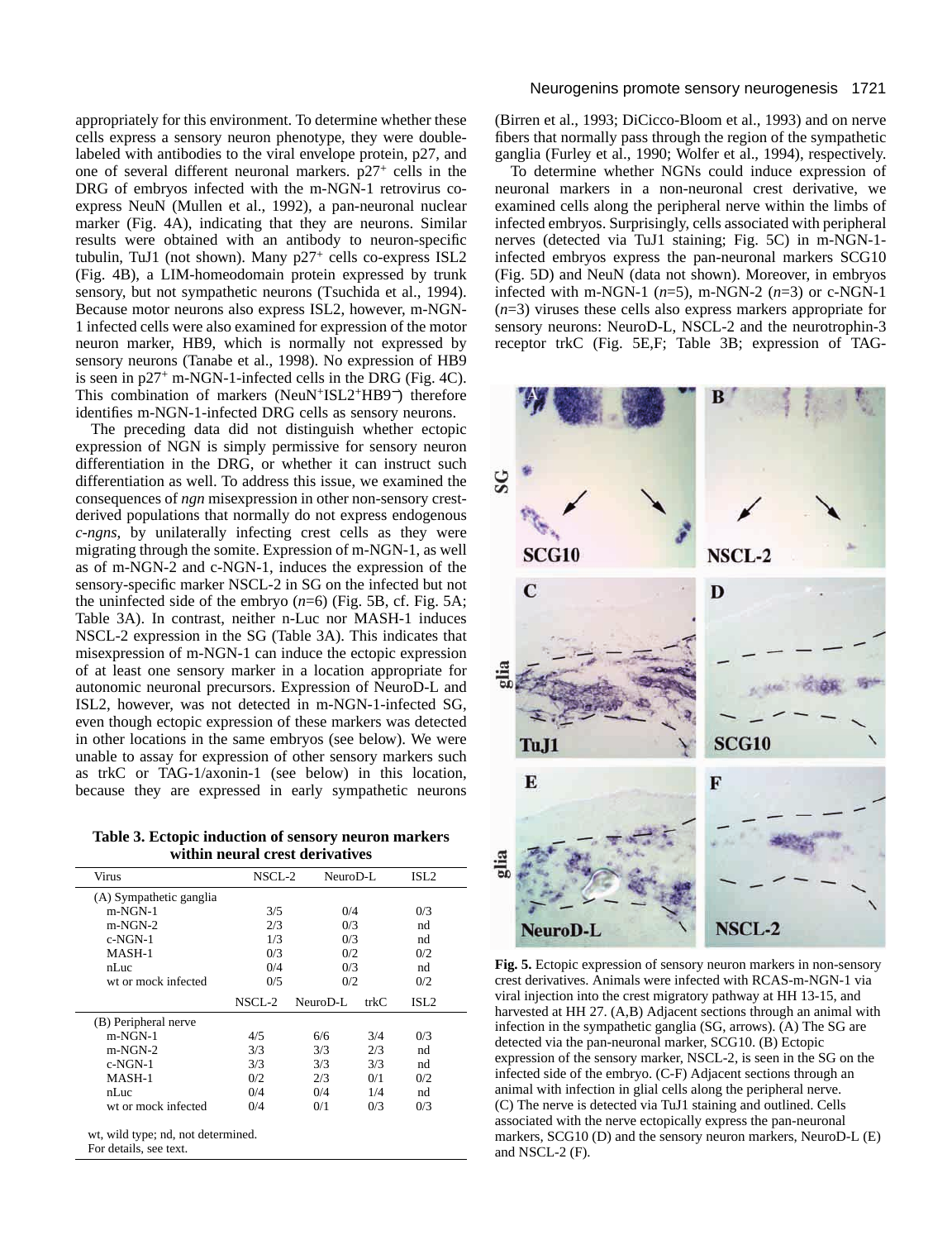1/axonin-1 was not assessed for the reasons mentioned above). No expression of any of these markers is seen in the peripheral nerve of wildtype or mock-infected embryos. Unlike m-NGN-1, ectopic expression of MASH-1 does not induce expression of NSCL-2 or trkC in peripheral nerve (not shown). These data suggest that ectopic expression of NGNs is not simply permissive for sensory neuron differentiation in the DRG, but that it can instruct at least some aspects of a sensory neuron fate in non-sensory neural crest derivatives.

# **Expression of m-NGN-1 induces expression of pan-neuronal and sensory-specific markers in the dermomyotome**

The foregoing results prompted us to ask whether ectopic expression of the NGNs could elicit expression of neuronal markers in a nonneural crest-derived tissue in vivo. We therefore infected paraxial mesoderm with the various retroviral constructs. Expression of m-NGN-1 in the somite (Fig. 6B) is sufficient to induce the expression of five pan-neuronal markers in the dermomyotome: TuJ1; low molecular weight neurofilament, as detected by the 270RMO antibody (Lee et al., 1987), SCG10 (Anderson and Axel, 1985; Stein et al., 1988); NeuN and the neurofilament associated antigen, 3A10 (Storey et al., 1992) (Fig. 6C-E; Table 4A; data not shown). Moreover, TuJ1 antibody staining revealed apparent neuronal processes projecting from the infected somitic cells (Fig. 6D, arrows). Similar results were obtained with m-NGN-2 (*n*=7) and c-NGN-1 (*n*=6) (Table 4A). No ectopic marker expression is observed on the contralateral, uninfected side of NGN-infected embryos  $(n=10)$ , and none of the markers is induced in embryos infected with the control n-Luc virus  $(n=3)$ .

We also examined expression of sensory neuron markers in NGN-infected dermomyotome. Infection of the dermomyotome with m-NGN-1, m-NGN-2 or c-NGN-1 retroviruses induces the expression of NeuroD-L (*n*=11) and NSCL-2 (*n*=11) (Fig. 6F,G, arrowheads; Table 4B), as it did in the peripheral nerve. Although these markers are specific for sensory neurons in the PNS, since they are also expressed in the CNS (this study; Roztocil et al., 1997), we examined the expression of additional, more restricted sensory markers. m-NGN-1 (as well as m-NGN-2 and c-NGN-2) induces expression of trkC (*n*=8) (Fig. 6H, arrowhead; Table 4B) as well as of TAG-1/axonin-1 (*n*=10) (Fig. 6I, arrowhead), a cell-surface glycoprotein that is expressed by sensory and motor axons (Furley et al., 1990; Honig et al., 1998; Wolfer et al., 1994). M-NGN-1-infected dermomyotomal



**Fig. 6.** Ectopic expression of pan-neuronal and sensory markers in the dermomyotome. (A) Schematic diagram. The shaded area represents the region of infected animals shown in (B-I). Animals were infected with RCAS-m-NGN-1 via unilateral viral injection into somites at forelimb level at HH 13-15, and harvested at HH 27 (B-H) or at HH 34 (I). Transgene expression in the dermamyotome is indicated with an arrowhead in one animal (B). Arrowheads indicate ectopic expression of (C) TuJ1, (E) SCG10, (F) NeuroD-L, (G) NSCL-2, (H) trkC, (I) axonin-1/TAG-1 (enlarged in inset) and (J) ISL-2. (D) Apparent neuronal processes projecting from the infected cells are revealed by TuJ1 antibody staining (arrows).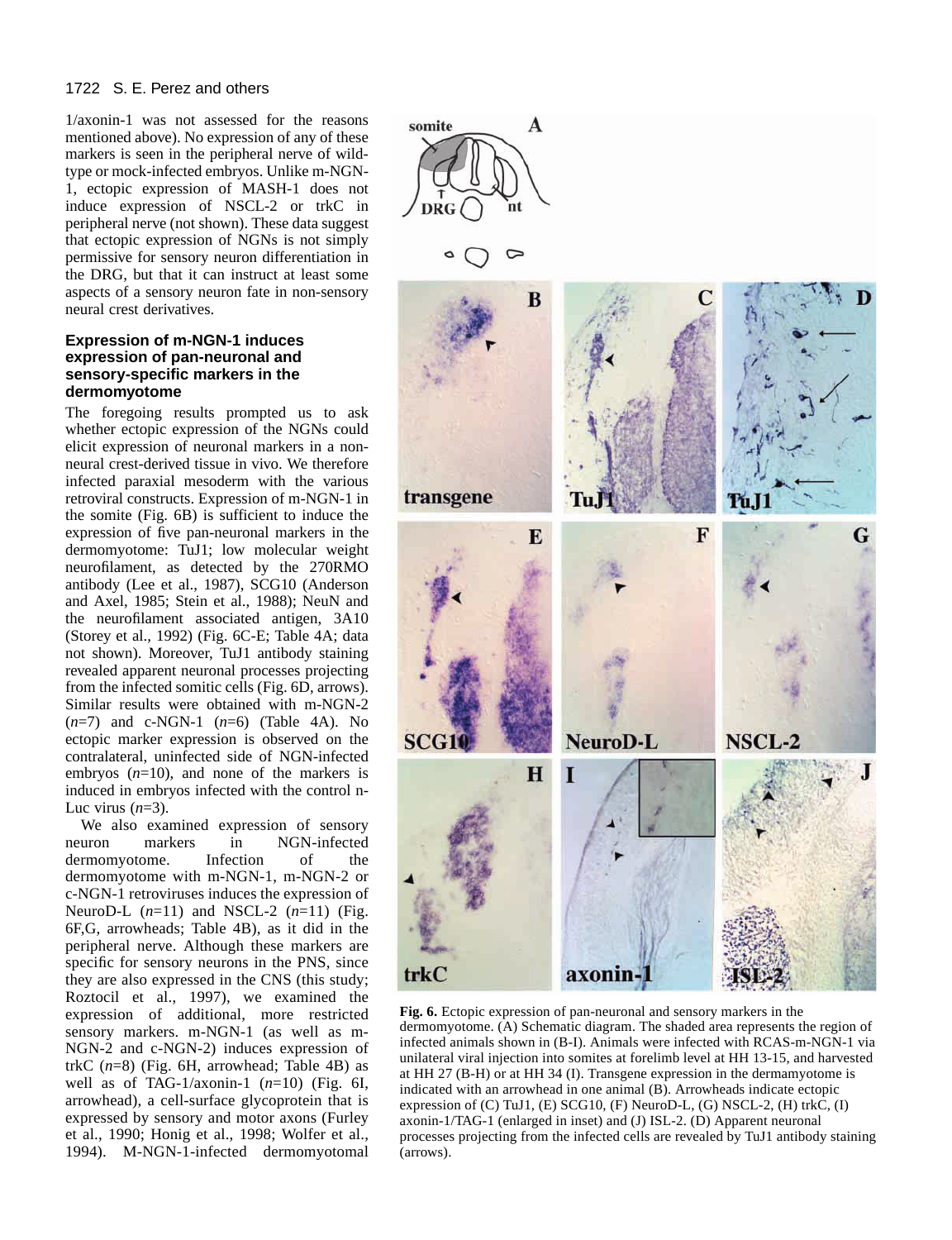| (A)                    |                 |          | Pan-neuronal markers |          |                  |  |  |  |
|------------------------|-----------------|----------|----------------------|----------|------------------|--|--|--|
| Virus                  | TuJ1            | SCG10    | 270RMO               | NeuN     | 3A10             |  |  |  |
| m-NGN-1                | 9/10            | 6/7      | 5/6                  | 5/6      | 2/2              |  |  |  |
| $m-NGN-2$              | 7/7             | 3/3      | 2/3                  | 3/3      | nd               |  |  |  |
| c-NGN-1                | 6/6             | 3/3      | 3/3                  | 3/3      | nd               |  |  |  |
| MASH-1                 | 4/8             | 0/6      | 4/6                  | 1/6      | nd               |  |  |  |
| nLuc                   | 0/3             | 0/3      | 0/3                  | 0/3      | 0/2              |  |  |  |
| (B)                    | Sensory markers |          |                      |          |                  |  |  |  |
| Virus                  | NSCL-2          | NeuroD-L | trkC                 | axonin-1 | ISL <sub>2</sub> |  |  |  |
| m-NGN-1                | 5/6             | 5/5      | 3/3                  | 3/5      | 2/3              |  |  |  |
| $m-NGN-2$              | 3/3             | 3/3      | 3/3                  | 5/7      | nd               |  |  |  |
| c-NGN-1                | 3/3             | 3/3      | 2/3                  | 2/3      | nd               |  |  |  |
| MASH-1                 | 0/5             | 0/4      | 0/2                  | 0/2      | 0/2              |  |  |  |
| nLuc                   | 0/4             | 0/4      | 1/4                  | 0/3      | nd               |  |  |  |
| wt or mock<br>infected | 0/4             | 0/1      | 0/3                  | 0/2      | 0/3              |  |  |  |

**Table 4. Induction of neuronal markers in the dermomyotome**

wt, wild type; nd, not determined.

Values are number of embryos showing the marker out of the total number of embryos infected.

For details, see text.

cells also express ISL2 (Fig. 6J, arrowheads), but not the motorneuron marker HB9 (data not shown); as mentioned earlier, this combination of transcription factor markers is sensory-specific. Thus, expression of the NGNs in the dermomyotome also induces the expression of five genes that are specific markers of sensory neurons in the PNS.

In contrast to the NGNs, ectopic expression of MASH-1 in the dermomytome induces the expression of neuron-specific tubulin (TuJ1) and NF-L (270RMO), but not of SCG10 and only weakly of NeuN (Table 4A). Furthermore, no ectopic expression of ISL2, trkC or TAG-1/axonin-1 is visible in MASH-1-infected embryos (Table 4B; data not shown). MASH-1 also fails to induce the expression of the sympathetic marker tyrosine hydroxylase (Cochard et al., 1979) in the dermomyotome, and only very weakly induces expression of GATA-2, another sympathetic specific marker (Groves et al., 1995; Yamamoto et al., 1990). Thus MASH-1 induces the expression of only two pan-neuronal markers, fails to induce sensory-specific markers and poorly induces one autonomicspecific marker in this mesoderm-derived tissue.

We considered the possibility that the sensory neuron-like cells induced by m-NGN-1 in the dermomyotome might derive from neural crest cells that were infected en route through the somite, and which then stopped migrating prematurely and differentiated ectopically. This scenario is highly unlikely since, given the 18 hour lag time between infection and widespread expression of virally encoded proteins (Homburger and Fekete, 1996; Martinsen and Bronner-Fraser, 1998), and the estimated 5 hours that it takes for a migrating crest cell to traverse the somite (Loring et al., 1982), even premigratory neural crest cells infected at the time of injection would not be expected to express the transgene until after they had migrated through the somite. Consistent with this, as shown above, crest cells deliberately infected in the somite successfully migrated to the SG and peripheral nerve.

We addressed this issue experimentally by labeling premigratory neural crest cells with Cell Tracker DiI/CM in the



**Fig. 7.** Cells expressing neuronal markers in the dermomyotome are not of crest origin. At HH13-15, the dermamyotome was infected with RCAS-m-NGN-1 via unilateral viral injection into somites at forelimb level, and neural crest derivatives were labeled via DiI injection into the neural tube. Two animals are shown. Cells that ectopically express TuJ1 in the dermamyotome (A,C, arrowheads) are not labeled with DiI (B,D).

same embryos in which mesodermal derivatives were infected with m-NGN-1 retrovirus. If the ectopic neurons in the dermomyotome were crest-derived, they should also be DiIlabeled. Among four animals showing ectopic TuJ1 expression in the dermomyotome (Fig. 7A,C) as well as extensive DiI labeling of crest derivatives (Fig. 7B,D), none showed DiI<sup>+</sup> cells in the region of somitic TuJ1 expression. We also addressed the possibility that the neuronal cells in the dermomyotome were derived from overlying ectoderm which had been infected with NGN virus, by infecting the dermomyotome and then subsequently labeling the overlying ectoderm with DiI/CM. None of the animals with ectopic TuJ1 in the dermomyotome showed  $DiI<sup>+</sup>$  cells in the dermomyotome  $(n=7;$  not shown), indicating that the TuJ1<sup>+</sup> cells do not delaminate from the ectoderm. Thus, the neuronal like cells induced by ectopic expression of m-NGN-1 in the dermomyotome are unlikely to be of either neural crest or ectodermal origin, and are therefore most likely to be mesodermal cells.

# **DISCUSSION**

The neural crest gives rise to sensory and autonomic neurons, but the time at which these two lineages first become specified is not clear. Although clonal analyses in vitro and in vivo have shown that premigratory and even some early migrating crest cells can generate both sensory and sympathetic autonomic neurons (Bronner-Fraser and Fraser, 1988, 1989; Duff et al.,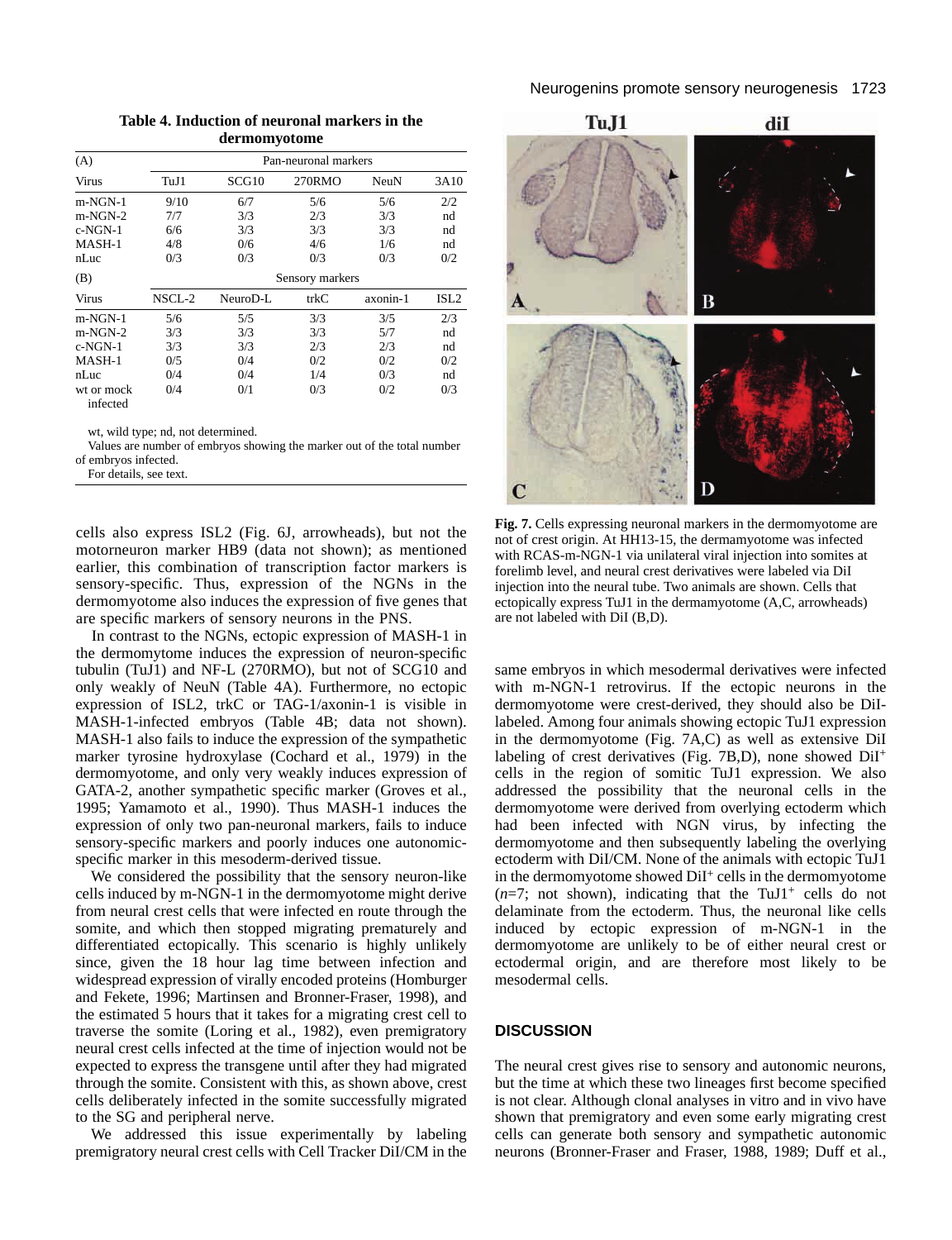1991; Fraser and Bronner-Fraser, 1991), some crest cells in these experiments generated only sensory derivatives. Such observations do not, however, distinguish whether these cells were already restricted to a sensory fate, or rather were multipotent and had simply failed to express additional fates. Here we have identified the chick *neurogenins*, genes which in the mouse are essential for sensory neurogenesis (Fode et al., 1998; Ma et al., 1998; Q. Ma et al., unpublished), and have shown that they are expressed in a subset of migrating neural crest cells. Ectopic expression of the NGNs in premigratory crest cells biases their distribution to the DRG. Furthermore, ectopic expression of the NGNs in non-sensory crest derivatives and in paraxial mesoderm induces the expression of both pan-neuronal and sensory-specific markers. Taken together, these data suggest that expression of exogenous NGNs in neural crest cells is sufficient to determine some aspects of a sensory neuron phenotype. Therefore, the expression of endogenous *ngns* observed in a subset of migrating neural crest cells may indicate that some of these cells are already specified for a sensory fate.

# **Neurogenins are expressed by a subset of neural crest cells early in migration**

In both the chick and the mouse (Q. Ma et al., unpublished), the *ngns* are expressed by migrating neural crest cells. However, in chick, the first crest cells to migrate in the trunk region at HH 13 do not express either *c-ngn-1* or *c-ngn-2*; nor are other known bHLH genes, such as *Cash1, Cash4* and *NeuroM* expressed in these cells (Jasoni et al., 1994; Wang and Kirby, 1994; Henrique et al., 1997; Roztocil et al., 1997). Rather, the *ngns* are expressed later, at HH 14/15. Interestingly, this timing roughly coincides with the onset of sensory neuron generation (Weston, 1963). At later stages, fewer crest cells express the NGNs than express the pan crest marker, HNK-1. These data suggest that NGN-expressing cells represent a subset of migrating neural crest cells. Consistent with this, in rat neural tube explant cultures *ngn*-expressing cells comprise only a small proportion of the crest cells that migrate onto the substrate (A. Greenwood and D. J. Anderson, unpublished).

Although an in vivo lineage tracing study demonstrated that some migrating neural crest cells are multipotent, greater than 25% of the clones in this study contributed only to the DRG (Fraser and Bronner-Fraser, 1991). Furthermore, studies of cultured avian crest cells have raised the possibility that there may exist some early-specified sensory neuron precursors (Sieber-Blum, 1989b; Ziller et al., 1983, 1987). In light of these data, the restricted expression pattern of the NGNs is interesting in that, at the very least, it provides a molecular correlate of what may be an early sensory lineage specification event. Moreover, as discussed below, our gain-of-function data suggest that there is a causal relationship between expression of the NGNs and specification of a sensory neuron fate. In the same way, the proneural gene *atonal*, a homolog of the *ngns*, specifies a particular sensory organ fate in *Drosophila* (Jarman et al., 1993).

# **Ectopic expression of neurogenins specifies neural crest cells for a sensory neuron fate**

Ectopic expression of the NGNs in premigratory neural crest biases crest cell distribution toward the DRG. Furthermore, NGN-infected cells appear to differentiate appropriately for the

DRG environment, based on their co-expression of panneuronal and sensory-specific markers. Because these data do not distinguish between permissive and instructive roles for the NGNs within the DRG, we examined the effects of misexpression of the NGNs on non-sensory crest derivatives. Upon infection with the NGN viruses, some cells in the sympathetic ganglia (SG) expressed the sensory neuron marker, NSCL-2, while non-neurogenic crest cells along the peripheral nerve ectopically expressed pan-neuronal and several sensory-specific markers (Fig. 8). These data suggest that NGNs can act instructively within such non-sensory crest derivatives (as well as in non-crest-derived mesoderm) to induce some aspects of a sensory phenotype. By extension, they are likely to act on crest cells within the DRG in an instructive manner as well.

An instructive influence of NGN could cause a positive bias of crest cell distribution towards the DRG, a negative bias away from the SG, or both. There are several possible cellular mechanisms that could underly such a biasing function. First, exogenous NGN could promote cell migration towards the DRG, or could inhibit ventral migration to the SG, for example by altering the expression of cell surface molecules that control homing or adhesion. Second, NGN could lead to the death of infected cells within the SG, for example by inducing dependence on a sensory-specific survival factor. Third, NGN could promote mitotic arrest that indirectly prevents crest cell migration beyond the DRG. Finally, NGN could bias a cell fate choice towards the sensory lineage, activating a differentiation program that consequently affects some or all of the foregoing cellular properties. It is currently difficult to experimentally distinguish between these various cellular mechanisms in this paradigm. Therefore we cannot say with certainty whether NGN promotes a sensory fate at the expense of an autonomic (sympathetic) fate. Nevertheless, if NGNs can induce ectopic expression of five different sensory neuron markers in mesodermal cells, then it seems highly likely that they can also induce sensory neuron differentiation in neural crest cells (where they normally function) as well. This interpretation is further strengthened by the ability of ATONAL, a *Drosophila* homolog of the NGNs, to promote determination of a particular sense organ identity in the fly (Jarman et al., 1993).

These gain-of-function and expression data, when taken together with loss-of-function data from the mouse, have implications for the process of lineage specification in the neural crest. In the mouse, all sensory neurons must derive from crest cells that eventually express one of the NGNs, since the DRG are completely absent in *ngn1/ngn2* double mutants (Q. Ma et al., unpublished). Although this does not necessarily mean that *all* NGN-expressing crest cells must differentiate to sensory neurons, it is likely that many of them do. Therefore, the expression of *ngns* identifies a subset of neural crest cells that are specified for a sensory neuron fate, in the sense that most if not all of them likely become sensory neurons (Davidson, 1990; Jan and Jan, 1994). This need not imply that these cells are fated *only* to generate sensory neurons, or that they are independent of environmental signals that promote sensory neuron differentiation. Whether some NGNexpressing crest cells produce derivatives other than sensory neurons will require methods to map the fate of transiently NGN-expressing neural crest cells (Zinyk et al., 1998). However, the fact that ectopic NGN expression biases crest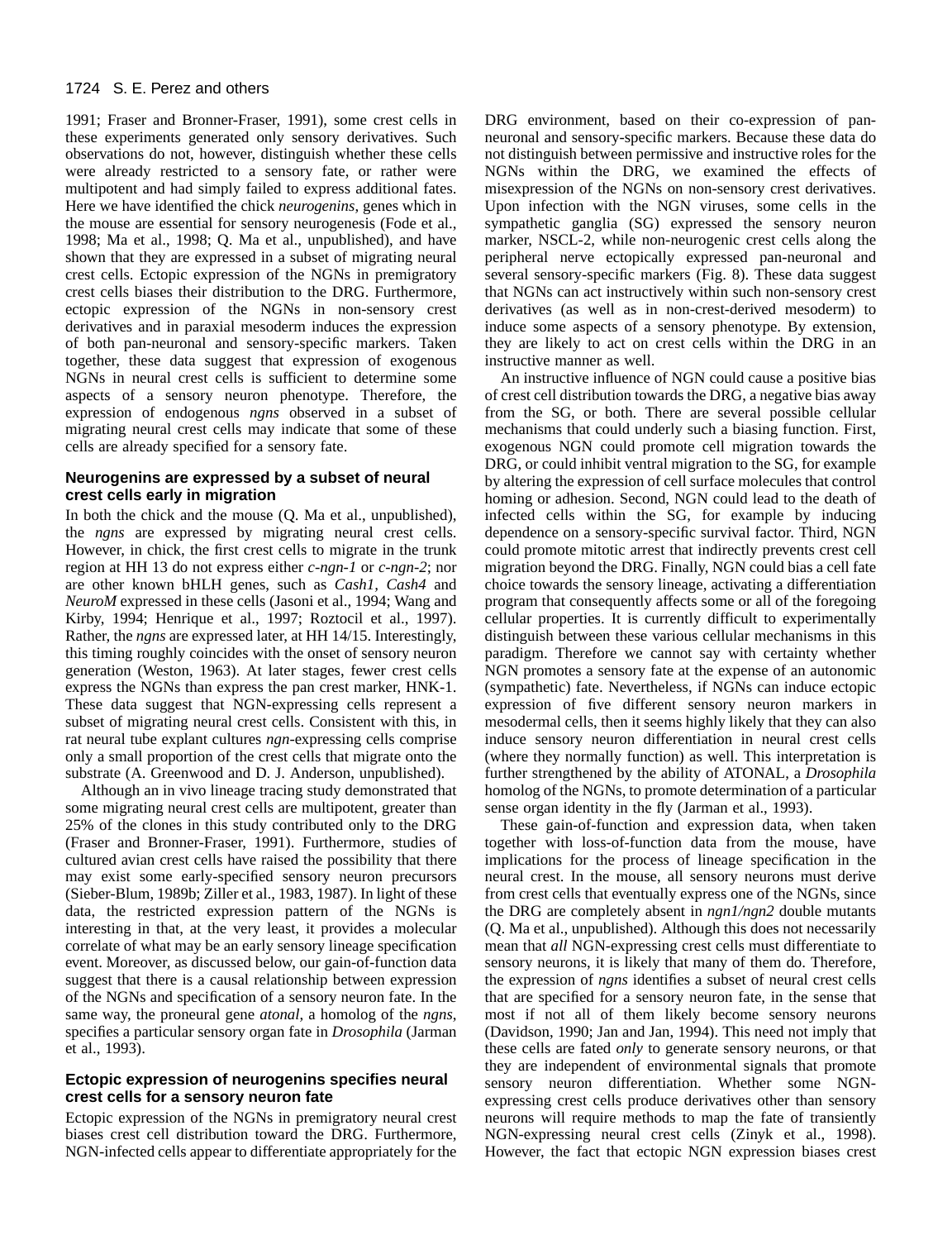

distribution towards the DRG, and can induce some aspects of sensory neurogenesis in both crest and non-crest cells, strongly suggests that NGN may normally restrict crest cells to a sensory fate. If so, then the early expression of NGNs in a subset of neural crest cells would indicate that this restriction occurs early in migration.

# **Does neurogenin encode a sensory neuron identity?**

An important issue in the molecular control of neurogenesis is the extent to which generic aspects of neuronal phenotype are coordinately versus separately regulated from subtype-specific aspects of phenotype (Anderson and Jan, 1997; Edlund and Jessell, 1999). NGNs have been shown to activate generic neuronal markers in the ectoderm (Blader et al., 1997; Ma et al., 1996; Olson et al., 1998), and we have shown that they can induce at least five different pan-neuronal markers in the mesoderm. These data are consistent with the idea that NGNs can activate a 'core' program of neurogenesis leading to expression of generic neuronal properties. But whether NGNs

#### Neurogenins promote sensory neurogenesis 1725

**Fig. 8.** (A) Ectopic induction of sensory neuron markers varies with dorso-ventral location of infected cells. The most extensive induction of sensory neuron markers in response to NGN misexpression occurs adjacent to the DRG in the dermomyotome. In more lateral or ventral locations, the peripheral nerve and the sympathetic ganglia, fewer sensory markers are induced. Note that it was not possible to score for *trkC* in sympathetic ganglia since this gene is already expressed by immature sympathetic neurons (Birren et al., 1993; DiCicco-Bloom et al., 1993). Nor was it possible to score for TAG-1/axonin-1 in peripheral nerve or in sympathetic ganglia, because spinal axons in this region normally express this protein (Furley et al., 1990; Wolfer et al., 1994). (B,C) Two alternative views of the relationship between NGN activity and sensory identity. Each colored circle represents a subset of the terminal differentiation genes expressed in sensory neurons, that are coordinately controlled by a common transcriptional regulatory program (see Key). (B) NGN only controls expression of pan-neuronal properties (red circle) and all sensoryspecific properties are induced by other signals acting through a different transcriptional regulatory program(s) (*xyz*). NGN may, however, be necessary for cells to respond to these signals. (C) NGN autonomously controls expression of both pan-neuronal genes and a subset of sensory-specific genes (green circle), such as *NSCL-2*. Other sensory-specific genes (blue and yellow circles), such as *Isl2*, would require additional inducing signals to be expressed.

additionally specify a particular neuronal subtype has not been addressed in detail. In this context, our observation that expression of NGNs can induce several sensory-specific (in addition to pan-neuronal) genes in a mesodermal derivative is striking.

In *Drosophila*, misexpression experiments have shown that proneural genes such as *ac-sc* and *atonal* contribute to the specification of neuronal subtype in both the embryonic PNS and CNS (Jarman and Ahmed, 1998; Jarman et al., 1993; Skeath and Doe, 1996). Furthermore, two different vertebrate members of the atonal family have been implicated in the generation of different types of retinal neurons (Kanekar et al., 1997; Yan and Wang, 1998). These data suggest that such bHLH factors can contribute to some aspects of neuronal subtype. Such a contribution must, however, be contextdependent, since (for example) ATONAL specifies both chordotonal organs in the PNS (Jarman et al., 1993) and photoreceptors in the eye (Jarman et al., 1994). Similarly, *ngns* are expressed in the ventral neural tube (as well as in other regions of the CNS), where they may be involved in motorneuron differentiation, for example (Sommer et al., 1996; Gradhwohl et al., 1996). On the one hand, proneural genes could autonomously specify both a core program of neurogenesis and a 'ground' state neuronal subtype, which can be modified by different environments, and indeed, it has been suggested that the ground state for NGN-expressing cells may be sensory, although this has been based on a single sensory marker (Blader et al., 1997) or a lack of motorneuron markers (Olson et al., 1998). On the other hand, proneural genes might specify only a core program of neurogenesis, and all aspects of subtype identity would be specified independently by environmental signals acting via other transcription factors (Groves et al., 1995; Lo et al., 1998). In the spinal cord, for example, Sonic Hedgehog induces a homeodomain transcription factor called MNR2, which coordinately specifies multiple aspects of motorneuron identity (Tanabe et al., 1998).

The use of five different sensory-specific markers has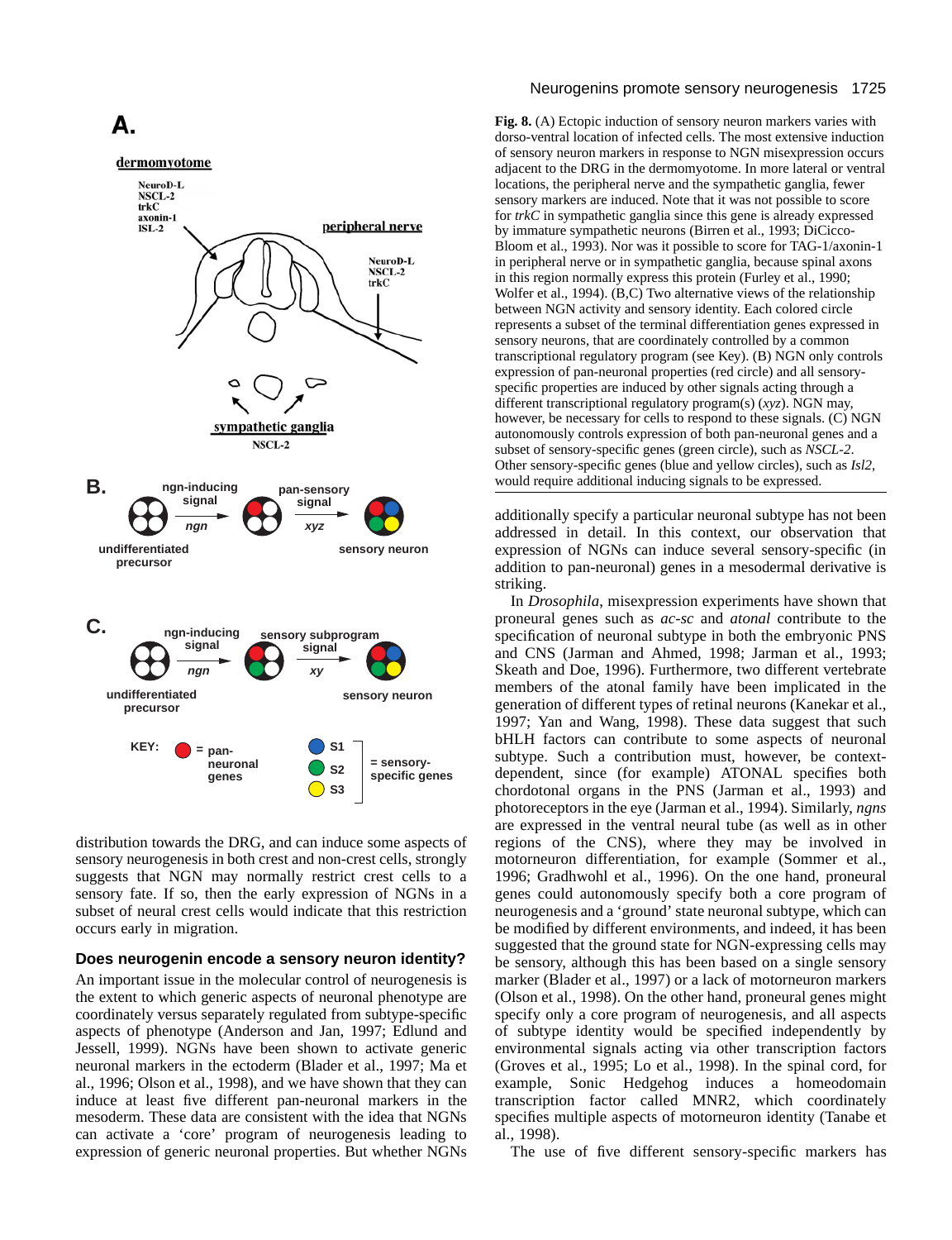allowed us to examine the contribution of NGNs to sensory neuron identity in more detail. The most extensive induction of sensory markers was observed in a dorso-lateral location, within the dermomyotome adjacent to the DRG (Fig. 8). Mesodermal cells in this location are in the correct position to receive most of the environmental cues that would be received by neuronal precursors in the DRG. Ectopic expression of NGN in areas ventral to the DRG – the peripheral nerves and the SG – resulted in the induction of fewer sensory markers (Fig. 8). This apparent positional restriction in the ectopic expression of sensory markers could reflect either an increased distance from dorsal sensoryinducing cues, or a decreased distance from ventral cues inducing non-sensory fates. The fact, however, that some sensory markers were detected in all ectopic locations suggests that NGNs induce at least a subset of sensoryspecific properties. The notion that different components of a given neuronal identity may be controlled by distinct genetic subprograms (Anderson and Jan, 1997) has received experimental support from studies of motor neuron (Lin et al., 1998; Sockanathan and Jessell, 1998) and autonomic neuron (Groves et al., 1995; Lo et al., 1998; Morin et al., 1997) subtype specification. In this case, NGNs might be sufficient to induce some components of sensory phenotype, while conferring competence to respond to local cues in the DRG environment that control other components.

## **Induction of neurogenesis within the mesoderm**

All prior studies of NGN misexpresion have shown that NGN can induce neurogenesis in non-neurogenic ectoderm (Blader et al., 1997; Ma et al., 1996; Olson et al., 1998). However, as neurons are ectodermally derived and have been suggested to represent a 'default' pathway of differentiation for this germ layer (Kelly and Melton, 1995), these studies did not distinguish whether *ngns* can simply trigger neurogenesis in a tissue already competent for this fate, or rather can divert tissues of more distant embryonic lineages to a neuronal fate. The present data provide the first demonstration that NGNs can ectopically induce neuronal markers in the mesoderm. We have also found that NGNs can induce some neuronal markers in cultured embryo fibroblasts (S. Perez and D. J. Anderson, unpublished). Nevertheless, the ability of NGNs to promote neurogenesis in heterologous cell types appears to be stage- or context-dependent, since ectopic expression of NGN-1 in differentiated glial or muscle cells in vitro does not induce neuronal differentiation (L. Lo and D. J. Anderson, unpublished observations). In the same way, ectopic expression of *ac-sc* in *Drosophila*-induced ectopic sense organ differentiation in a highly spatio-temporally restricted manner (Rodriguez et al., 1990). These data for proneural genes stand in contrast to those obtained for the myogenic bHLH protein, MyoD, which has been demonstrated to induce myogenesis in a wide variety of cell types at different stages of development (Weintraub et al., 1989). This apparent difference in the competence of heterologous cell types to respond to myogenic versus neurogenic determination factors could reflect differences in the tissue distribution of essential cofactors, or of counteracting negative regulators (Chen et al., 1998). Alternatively, it could reflect a fundamental difference in the chromatin accessibility of muscle-specific and neuron-specific target genes, or in the ability of myogenic versus neurogenic

determination genes to 'open' transcriptionally inaccessible chromatin (Gerber et al., 1997).

## **Conclusion**

The data presented here demonstrate that the NGNs are expressed in a subset of migrating neural crest cells, and that NGN is likely to specify at least some aspects of sensory neuron differentiation within the neural crest. Taken together with loss-of-function data from the mouse (Ma et al., 1998; Fode et al., 1998; Q. Ma et al., unpublished), these gain-offunction and expression studies strongly suggest that most if not all NGN-expressing crest cells are fated to give rise to sensory neurons. Our data are therefore consistent with a growing body of evidence (Erickson and Goins, 1995; Henion and Weston, 1997; Raible and Eisen, 1994) suggesting that there is a greater degree of early fate specification among some neural crest cells than has previously been appreciated. They also identify a transcription factor that may be causally involved in such early fate specification.

We are grateful to P. Jeffrey for the chick SCG10 probe, T. Jessell and S. Morton for the ISL2 and HB9 antibodies, and G. Belford and S. Ruffins for assistance with confocal microscopy. S.E.P. thanks P. White for her introduction to chick embryology, L. Sommer for suggesting the use of the rodent NGNs in the RCAS constructs and C. Marcelle and members of the Bronner-Fraser laboratory for advice on concentrating RCAS virus. We are grateful to M. Bronner-Fraser, M. Dickinson, A. Groves and Q. Ma for critical comments on the manuscript. This work was supported in part by a grant from the March of Dimes Foundation. S.R. was supported by a fellowship from the Calouste Gulbenkian Foundation, and S.E.P. was supported by an MFP fellowship from the American Psychological Foundation and by an NRSA from the NINDS. D.J.A. is an Investigator of the Howard Hughes Medical Institute.

# **REFERENCES**

- **Anderson, D. J.** (1997). Cellular and molecular biology of neural crest cell lineage determination. *Trends Genet.* **13**, 276-280.
- **Anderson, D. J. and Axel, R.** (1985). Molecular probes for the development and plasticity of neural crest derivatives. *Cell* **42**, 649-662.
- **Anderson, D. J. and Jan, Y. N.** (1997). The determination of the neuronal phenotype. In *Molecular and Cellular Approaches to Neural Development* (ed. W. M. Cowan), pp. 26-63. Oxford University Press, New York.
- **Backstrom, A., Soderstrom, S., Kylberg, A. and Ebendal, T.** (1996). Molecular cloning of the chicken trkA and its expression in early peripheral ganglia. *J. Neurosci. Res.* **46**, 67-81.
- **Begley, C. G., Lipkowitz, S., Göbel, V., Mahon, K. A., Bertness, V., Green, A. R., Gough, N. M., and Kirsch, I. R.** (1992). Molecular characterization of NSCL, a gene encoding a helix-loop-helix protein expressed in the developing nervous system. *Proc. Natl. Acad. Sci. USA* **89**, 38-42.
- **Ben-Arie, N., McCall, A. E., Berkman, S., Eichele, G., Bellen, H. J. and Zoghbi, H. Y.** (1996). Evolutionary conservation of sequence and expression of the bHLH protein Atonal suggests a conserved role in neurogenesis. *Hum. Mol. Genet.* **5**, 1207-1216.
- **Birren, S. J., Lo, L. C. and Anderson, D. J.** (1993). Sympathetic neurons undergo a developmental switch in trophic dependence. *Development* **119**, 597-610.
- **Blader, P., Fischer, N., Gradwohl, G., Guillemot, F. and Strähle, U.** (1997). The activity of Neurogenin1 is controlled by local cues in the zebrafish embryo. *Development* **124**, 4557-4569.
- **Blaugrund, E., Pham, T. D., Tennyson, V. M., Lo, L., Sommer, L., Anderson, D. J. and Gershon, M. D.** (1996). Distinct subpopulations of enteric neuronal progenitors defined by time of development, sympathoadrenal lineage markers and *Mash-1*-dependence. *Development* **122**, 309-320.
- **Bronner-Fraser, M.** (1996). Manipulations of Neural Crest Cells or Their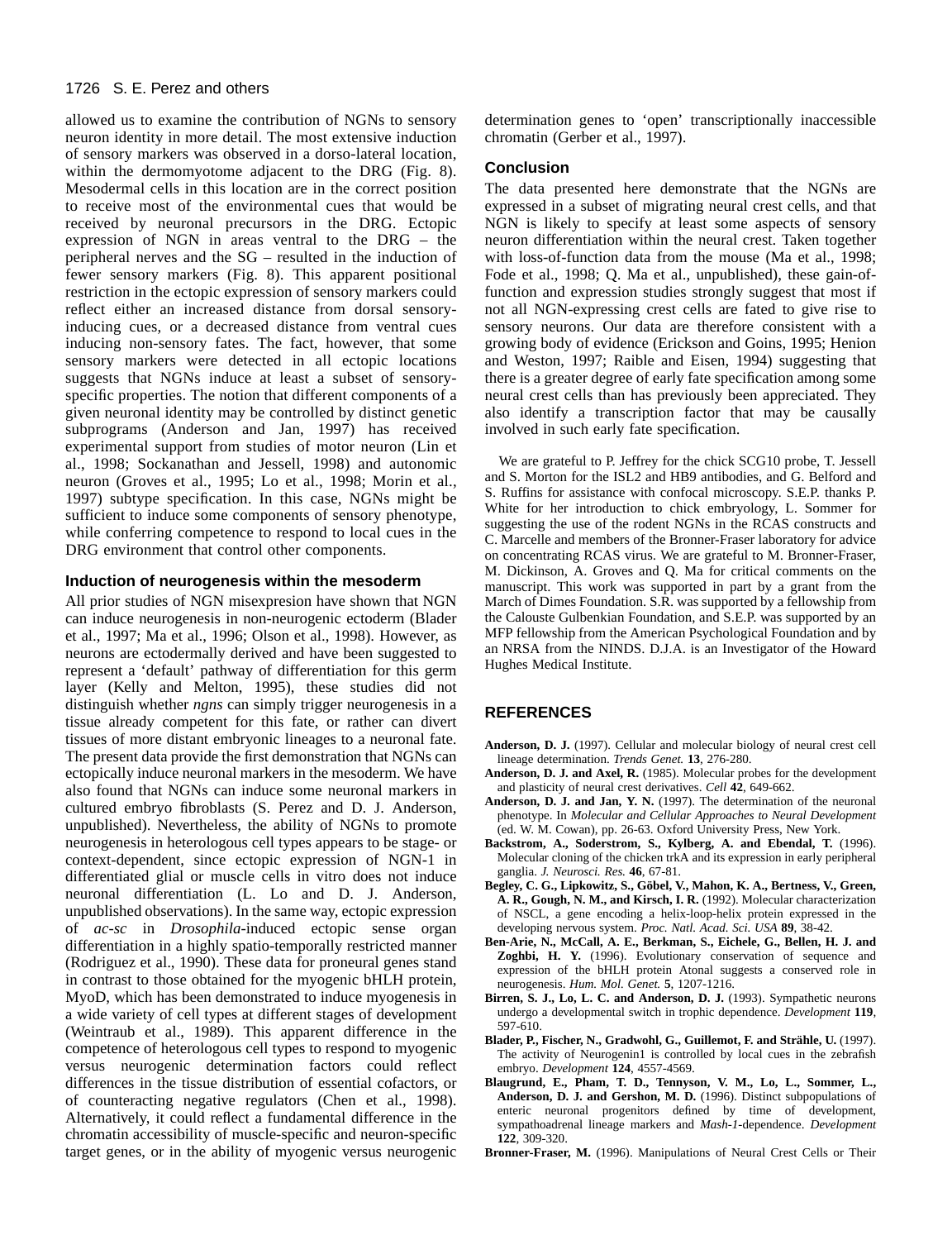Migratory Pathways. In *Methods in Avian Embryology,* Vol. 51 (ed. M. Bronner-Fraser), pp. 61-78. Academic Press, New York.

- **Bronner-Fraser, M. and Fraser, S.** (1988). Cell lineage analysis shows multipotentiality of some avian neural crest cells. *Nature* **335**, 161-164.
- **Bronner-Fraser, M. and Fraser, S.** (1989). Developmental potential of avian trunk neural crest cells in situ. *Neuron* **3**, 755-766.
- **Brown, N. L., Kanekar, S., Vetter, M. L., Tucker, P. K., Gemza, D. L. and Glaser, T.** (1998). Math5 encodes a murine basic helix-loop-helix transcription factor expressed during early stages of retinal neurogenesis. *Development* **125**, 4821-4833.
- **Chen, Z.-F., Paquette, A. J. and Anderson, D. J.** (1998). NRSF/REST is required *in vivo* for repression of multiple neuronal target genes during embryogenesis. *Nat. Genet.* **20**, 136-142.
- **Christ, B. and Ordahl, C. P.** (1995). Early stages of chick somite development. *Anat. Embryol.* **191**, 381-396.
- **Cochard, P., Goldstein, M. and Black, I.** (1979). Initial development of the noradrenergic phenotype in autonomic neuroblasts of the rat embryo in vivo. *Dev. Biol.* **71**, 1900-114.
- **Davidson, E. H.** (1990). How embryos work: a comparative view of diverse modes of cell fate specification. *Development* **108**, 365-389.
- **DiCicco-Bloom, E., Friedman, W. J. and Black, I. B.** (1993). NT-3 stimulates sympathetic neuroblast proliferation by promoting precursor survival. *Neuron* **11**, 1101-1111.
- **Duff, R. S., Langtimm, C. J., Richardson, M. K. and Sieber-Blum, M.** (1991). *In Vitro* Clonal Analysis of Progenitor Cell Patterns in Dorsal Root and Sympathetic Ganglia of the Quail Embryo. *Dev. Biol.* **147**, 451-459.
- **Edlund, T. and Jessell, T. M.** (1999). Progression from extrinsic to intrinsic signaling in cell fate specification: A view from the nervous system. *Cell* **96**, 211-224.
- **Erickson, C. A. and Goins, T. L.** (1995). Avian neural crest cells can migrate in the dorsolateral path only if they are specified as melanocytes. *Development* **121**, 915-924.
- **Fekete, D. M. and Cepko, C. L.** (1993). Replication-competent retroviral vectors encoding alkaline phosphatase reveal spatial restriction of viral gene expression/transduction in the chick embryo. *Mol. Cell. Biol.* **13**, 2604-2613.
- **Fode, C., Gradwohl, G., Morin, X., Dierich, A., LeMeur, M., Goridis, C. and Guillemot, F.** (1998). The bHLH protein NEUROGENIN 2 is a determination factor for epibranchial placode-derived sensory neurons. *Neuron* **20**, 483-494.
- **Fraser, S. E. and Bronner-Fraser, M. E.** (1991). Migrating neural crest cells in the trunk of the avian embryo are multipotent. *Development* **112**, 913- 920.
- **Furley, A. J., Morton, S. B., Manalo, D., Karagogeos, D., Dodd, J. and Jessell, T. M.** (1990). The axonal glycoprotein TAG-1 is an immunoglobulin superfamily member with neurite outgrowth-promoting activity. *Cell* **61**, 157-170.
- **Garner, A. S. and Large, T. H.** (1995). Isoforms of the avian TrkC receptor: a novel kinase insertion dissociates transformation and process outgrowth from survival. *Neuron* **13**, 457-472.
- **Gerber, A. N., Klesert, T. R., Bergstrom, D. A. and Tapscott, S. J.** (1997). Two domains of MyoD mediate transcriptional activation of genes in repressive chromatin: a mechanism for lineage determination in myogenesis. *Genes Dev.* **11**, 436-450.
- **Göbel, V., Lipkowitz, S., Kozak, C. A., and Kirsch, I. R.** (1992). *NSCL-2*: A basic domain helix-loop-helix gene expressed in early neurogenesis. *Cell Growth Diff*. **3**, 143-148.
- **Gradwohl, G., Fode, C. and Guillemot, F.** (1996). Restricted expression of a novel murine *atonal*-related bHLH protein in undifferentiated neural precursors. *Dev. Biol.* **180**, 227-241.
- **Groves, A. K., George, K. M., Tissier-Seta, J.-P., Engel, J. D., Brunet, J.- F. and Anderson, D. J.** (1995). Differential regulation of transcription factor gene expression and phenotypic markers in developing sympathetic neurons. *Development* **121**, 887-901.
- **Guillemot, F.** (1995). Analysis of the role of basic-helix-loop-helix transcription factors in the development of neural lineages in the mouse. *Biol. Cell.* **84**, 3-6.
- **Guillemot, F. and Joyner, A. L.** (1993). Dynamic expression of the murine *Achaete-Scute* homologue *Mash-1* in the developing nervous system. *Mech. Dev.* **42**, 171-185.
- **Guillemot, F., Lo, L.-C., Johnson, J. E., Auerbach, A., Anderson, D. J. and Joyner, A. L.** (1993). Mammalian achaete-scute homolog-1 is required for the early development of olfactory and autonomic neurons. *Cell* **75**, 463- 476.
- **Hamburger, V. and Hamilton, H.** (1951). A series of normal stages in the development of the chick embryo. *J. Morphol.* **88**, 49-92.
- Henion, P. D. and Weston, J. A. (1997). Timing and pattern of cell fate restrictions in the neural crest lineage. *Development* **124**, 4351-4359.
- **Henrique, D., Tyler, D., Kintner, C., Heath, J. K., Lewis, J. H., Ish-Horowicz, D. and Storey, K. G.** (1997). *cash4*, a novel *achaete-scute* homolog induced by Hensen's node during generation of hte posterior nervous system. *Genes Dev.* **11**, 603-615.
- **Hirsch, M. R., Tiveron, M. C., Guillemot, F., Brunet, J. F. and Goridis, C.** (1998). Control of noradrenergic differentiation and Phox2a expression by MASH1 in the central and peripheral nervous system. *Development* **125**, 599-608.
- Homburger, S. A. and Fekete, D. M. (1996). High efficiency gene transfer into the embryonic chicken CNS using B-subgroup retroviruses. *Dev. Dyn.* **206**, 112-120.
- **Honig, M. G., Frase, P. A. and Camilli, S. J.** (1998). The spatial relationships among cutaneous, muscle sensory and motor neuron axons during the development of the chick hindlimb. *Development* **125**, 995-1004.
- **Jan, Y. N. and Jan, L. Y.** (1994). Neuronal cell fate specification in *Drosophila*. *Curr. Opin. Neurobiol.* **4**, 8-13.
- **Jarman, A. P. and Ahmed, I.** (1998). The specificity of proneural genes in determining Drosophila sense organ identity. *Mech. Dev.* **76**, 117-125.
- **Jarman, A. P., Grau, Y., Jan, L. Y. and Jan, Y.-N.** (1993). *atonal* is a proneural gene that directs chordotonal organ formation in the Drosophila peripheral nervous system. *Cell* **73**, 1307-1321.
- **Jarman, A. P., Grell, E. H., Ackerman, L., Jan, L. Y. and Jan, Y. N.** (1994). *atonal* is the proneural gene for *Drosophila* photoreceptors. *Nature* **369**, 398-400.
- **Jasoni, C. L., Walker, M. B., Morris, M. D. and Reh, T. A.** (1994). A chicken achaete-scute homolog (CASH-1) is expressed in a temporally and spatially discrete manner in the developing central nervous system. *Development* **120**, 769-783.
- **Johnson, J. E., Birren, S. J. and Anderson, D. J.** (1990). Two rat homologues of *Drosophila achaete-scute* specifically expressed in neuronal precursors. *Nature* **346**, 858-861.
- **Kageyama, R. and Nakanishi, S.** (1997). Helix-loop-helix factors in growth and differentiation of the vertebrate nervous system. *Curr. Opin. Gen. Dev.* **7**, 659-665.
- **Kanekar, S., Perron, M., Dorsky, R., Harris, W. A., Jan, L. Y., Jan, Y. N. and Vetter, M. L.** (1997). *Xath5* participates in a network of bHLH genes in the developing *Xenopus* retina. *Neuron* **19**, 981-994.
- **Kelly, O. G. and Melton, D. A.** (1995). Induction and patterning of the vertebrate nervous system. *Trends Genet.* **11**, 273-278.
- Le Douarin, N. M. (1986). Cell line segregation during peripheral nervous system ontogeny. *Science* **231**, 1515-1522.
- **Le Lievre, C. S., Schweizer, G. G., Ziller, C. M. and Le Douarin, N. M.** (1980). Restrictions of developmental capabilities in neural crest cell derivatives tested by in vivo transplantation experiments. *Dev. Biol.* **77**, 362- 378.
- **Lee, J. E., Hollenberg, S. M., Snider, L., Turner, D. L., Lipnick, N., and Weintraub, H.** (1995). Conversion of *Xenopus* extoderm into neurons by NeuroD, a basic helix-loop-helix protein. *Science* **268**, 836-844.
- **Lee, J. E.** (1997). Basic helix-loop-helix genes in neural development. *Curr. Opin. Neurobiol.* **7**, 13-20.
- **Lee, V., Carden, M., Schlaepfer, W. and Trojanowski, J.** (1987). Monoclonal antibodies distinguish several differentially phosphorylated states of the two largest rat neurofilament subunits. *J. Neurosci.* **7**, 3474- 3489.
- **Lin, J. H., Saito, T., Anderson, D. J., Lance-Jones, C., Jessell, T. M. and Arber, S.** (1999). Functionally-related motor neuron pool and muscle sensory afferent subtypes defined by coordinate *ETS* gene expression. *Cell* (in press).
- **Lo, L., Sommer, L. and Anderson, D. J.** (1997). MASH1 maintains competence for BMP2-induced neuronal differentiation in post-migratory neural crest cells. *Curr. Biol.* **7**, 440-450.
- **Lo, L., Tiveron, M.-C. and Anderson, D. J.** (1998). MASH1 activates expression of the paired homeodomain transcription factor Phox2a, and couples pan-neuronal and subtype-specific components of autonomic neuronal identity. *Development* **125**, 609-620.
- **Lo, L.-C., Johnson, J. E., Wuenschell, C. W., Saito, T. and Anderson, D. J.** (1991). Mammalian *achaete-scute* homolog 1 is transiently expressed by spatially-restricted subsets of early neuroepithelial and neural crest cells. *Genes Dev.* **5**, 1524-1537.
- **Loring, J., Glimelius, B. and Weston, J. A.** (1982). Extracellular matrix